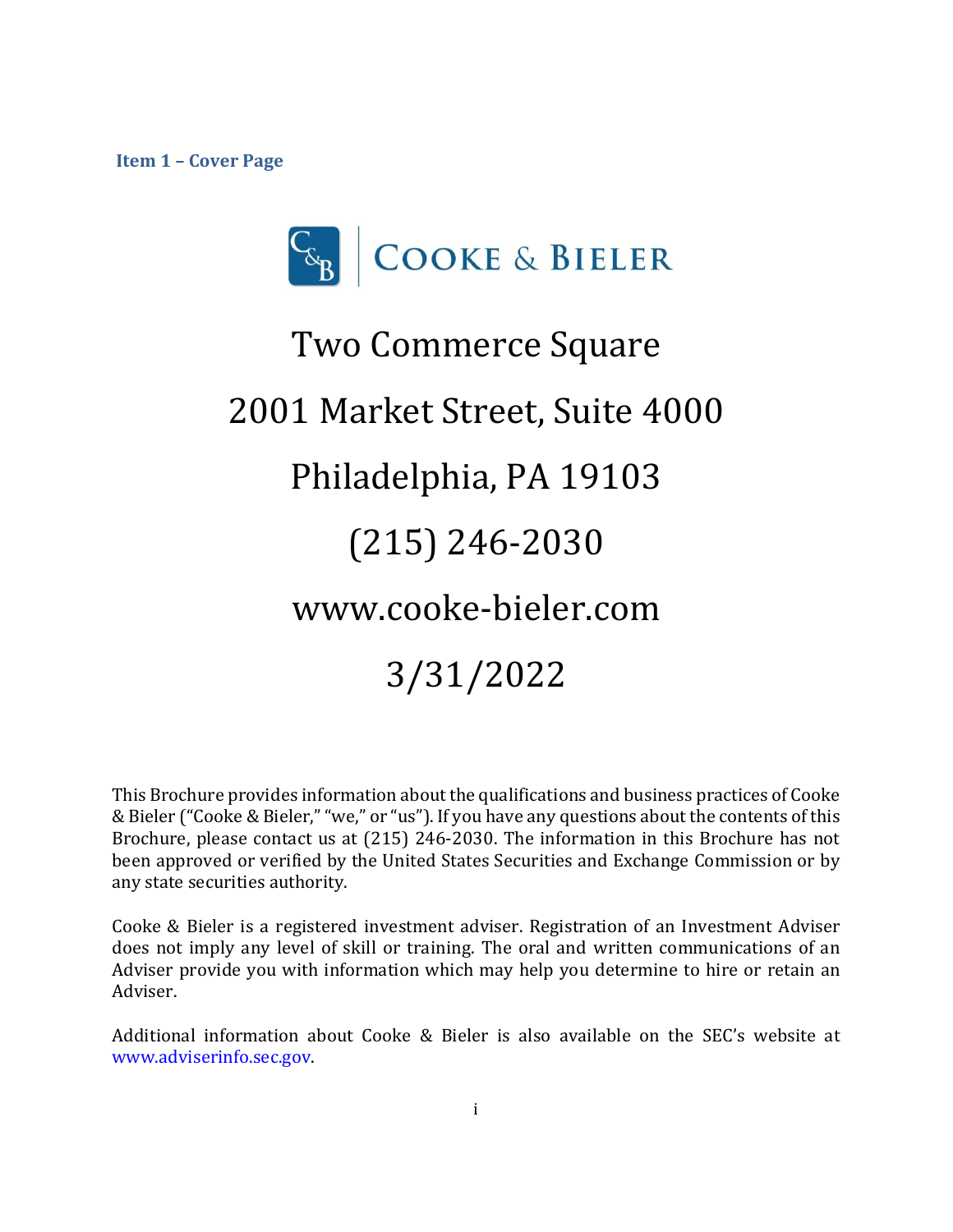# <span id="page-1-0"></span>**Item 2 – Material Changes**

Since we last updated our Brochure on March 31, 2021, Cooke & Bieler has made no material changes.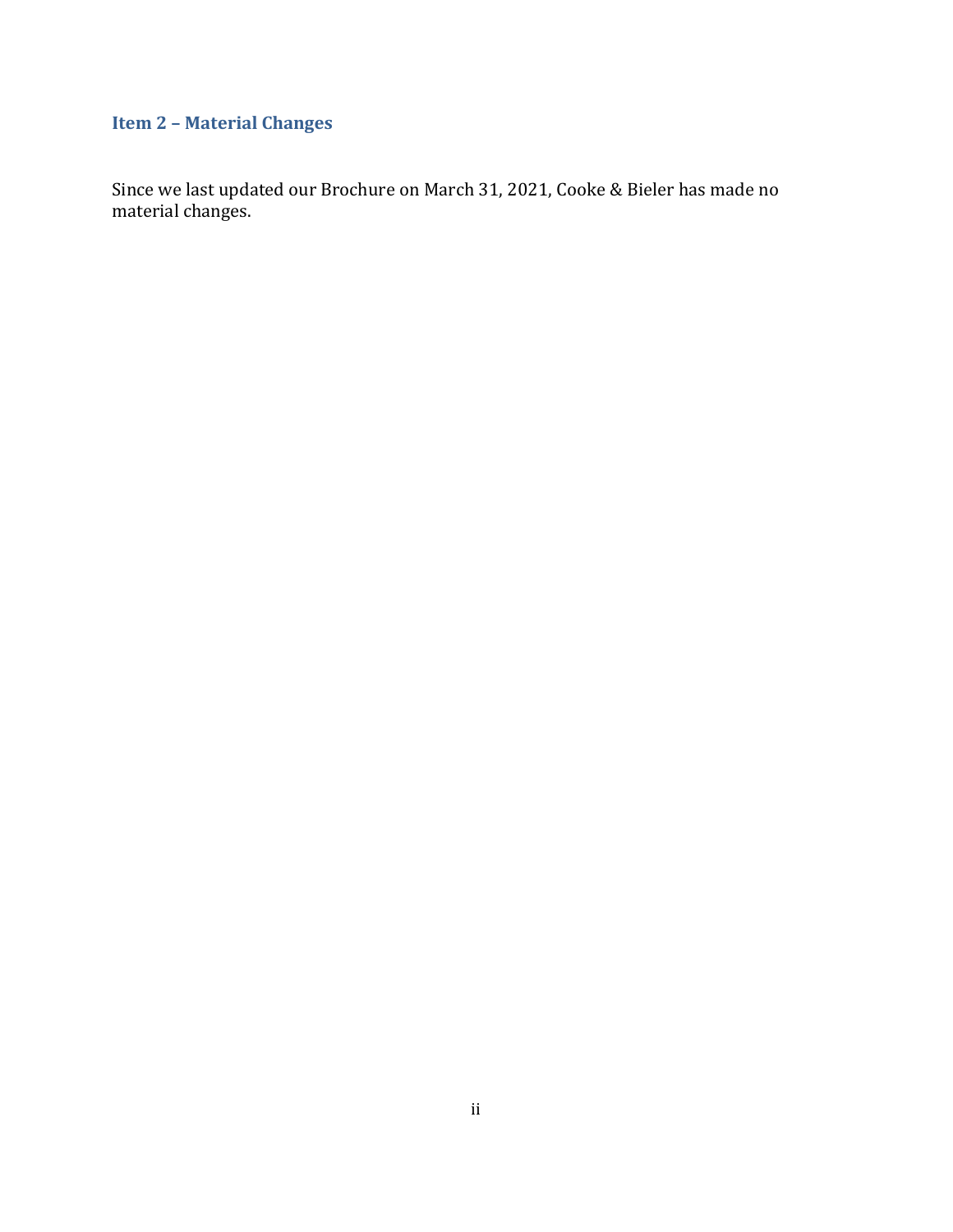# <span id="page-2-0"></span>**Item 3 - Table of Contents**

| Item 11 - Code of Ethics, Participation or Interest in Client Transactions and Personal Trading 8 |
|---------------------------------------------------------------------------------------------------|
|                                                                                                   |
|                                                                                                   |
|                                                                                                   |
|                                                                                                   |
|                                                                                                   |
|                                                                                                   |
|                                                                                                   |
|                                                                                                   |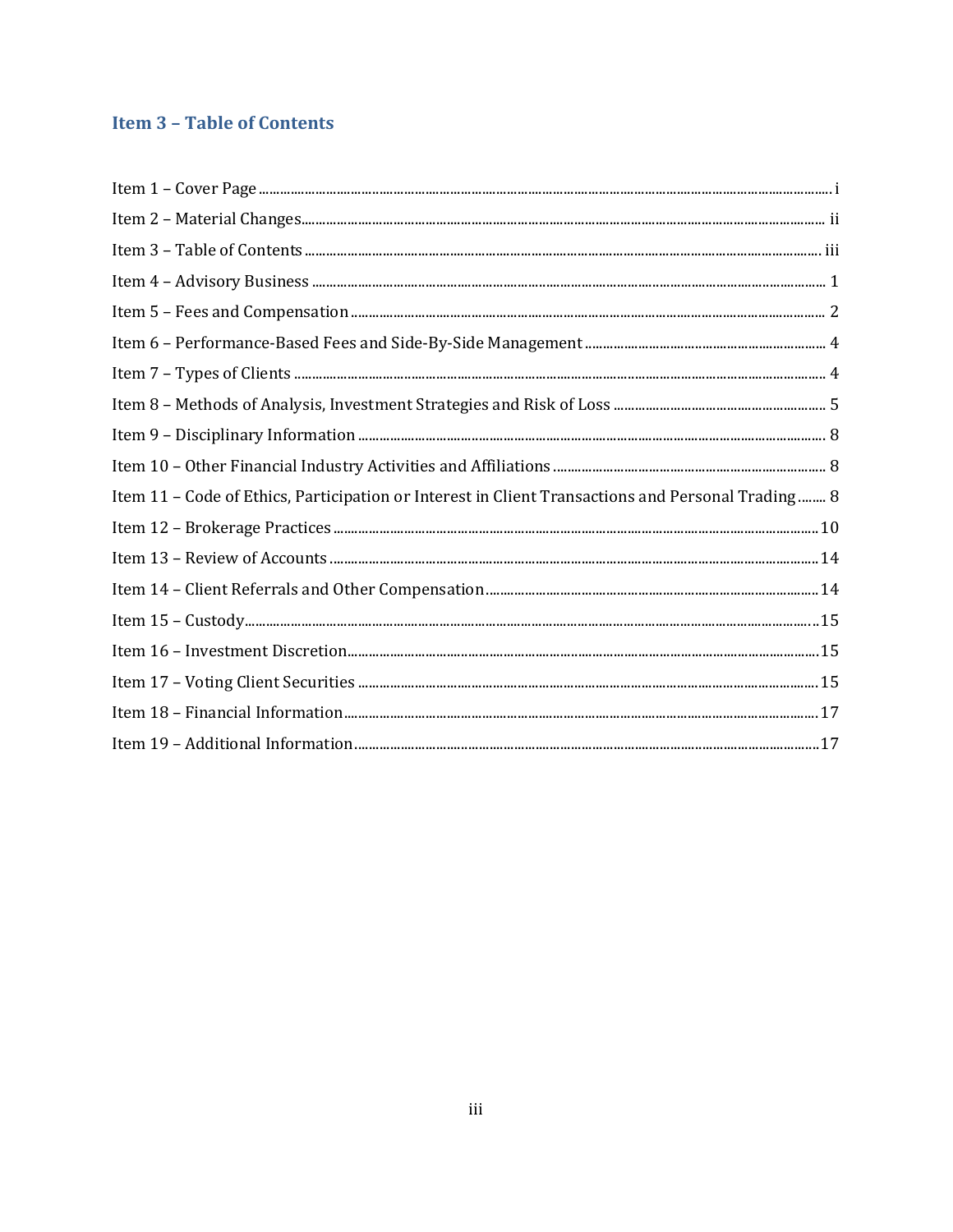#### <span id="page-3-0"></span>**Item 4 – Advisory Business**

Founded in 1949, Cooke & Bieler is an institutional and private asset manager with approximately \$11.9 billion under management. We have been managing equity portfolios for 73 years, employing a "High Quality, Low Risk" approach.

Cooke & Bieler is an independent firm owned by its partners. Collectively, internal partners own approximately 80% of Cooke & Bieler with ownership broadly spread among internal owners; there are no principal owners controlling 25% or more of the firm. We believe our partnership structure best aligns our interests with those of our clients and allows us to recruit and retain talented professionals.

Cooke & Bieler is primarily a domestic equity value manager. The firm provides investment advice with respect to the following strategies: Large Cap Value, Mid Cap Value, All Cap Value, Small Cap Value, SMID Cap Value, Concentrated Value and Balanced. Our advice is limited to those types of investments. Cooke & Bieler is employed by its clients as an investment adviser with either discretionary authority or non-discretionary authority. For those accounts for which Cooke & Bieler has discretionary authority, the firm supervises and directs the investments of the account in accordance with the investment objectives communicated by the client. For discretionary accounts, Cooke & Bieler, as agent, may without prior consultation with the client place and execute orders to buy, sell, exchange, convert, and otherwise trade securities. For those accounts for which Cooke & Bieler has non-discretionary authority, Cooke & Bieler makes recommendations to the client who makes all investment decisions. For non-discretionary accounts, Cooke & Bieler may or may not be authorized to place orders for the execution of securities transactions.

Most of our institutional clients' portfolios are managed similarly, with each client in a given strategy owning the same securities in roughly the same proportions, barring client restrictions. Some clients impose investment guidelines or restrictions to which the firm will adhere. For our individual or high net worth (HNW) clients, we offer more customized portfolios tailored to their individual needs. We attempt to manage these portfolios in a tax-efficient manner, by seeking to avoid short-term capital gains, managing turnover, and using losses to offset gains. However, we do not give tax advice and recommend that each of our clients seek his or her own tax advisor. Given that clients have differing investment objectives, we create portfolios that are customized to each client's particular situation. In general, these HNW accounts are managed with a mix of Large and Mid Cap stocks, with specific holdings and weights determined based on individual clients' needs. As of December 31, 2021, Cooke & Bieler managed \$10,267,376,669 in discretionary assets and \$1,675,237,687 in non-discretionary assets for a total of \$11,942,614,356 in assets under management. In addition, we have assets under advisement (AUA) of \$497,032,790 from two Unified Managed Account (UMA) platforms.

Cooke & Bieler provides non-discretionary advice to Allspring Funds Management, LLC, "Allspring" in connection with UMA programs for which Allspring serves as a participating investment adviser. In this capacity, Cooke & Bieler provides model Large Cap Value recommendations to Allspring (but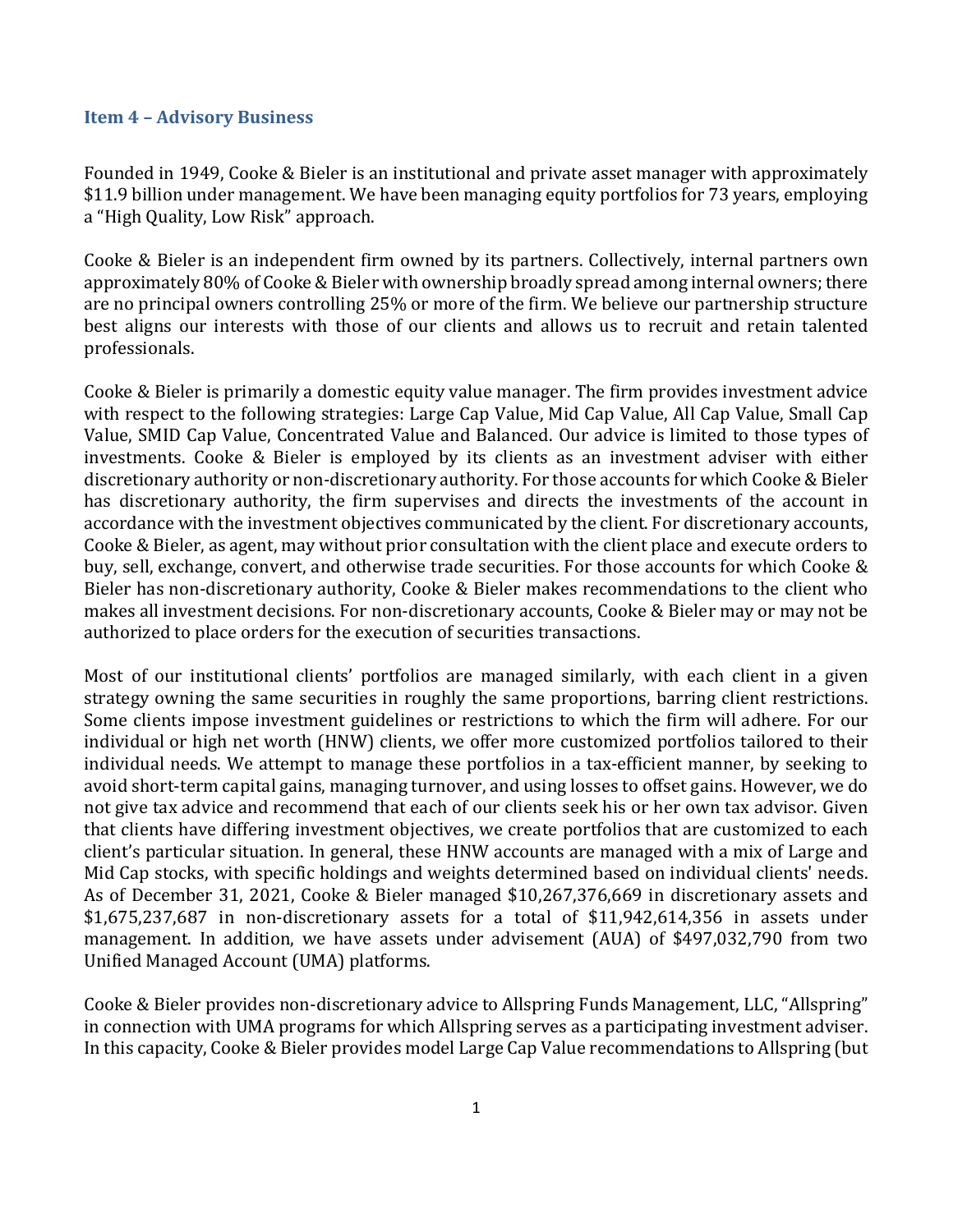not to Allspring's clients) and it, in turn, executes the recommendations as the discretionary manager and wrap program participating adviser.

Cooke & Bieler has entered into an arrangement with BMO Private Investment Counsel, Inc. (BPICI) in which we provide them with our daily Large Cap Value model portfolio. BPICI, acting as the adviser and overlay portfolio manager, will execute transactions on their clients' behalf. We receive a portion of the UMA program fee for our services.

Cooke & Bieler also serves as investment adviser and sub-adviser to mutual funds. The compensation paid to Cooke & Bieler from these funds vary from our standard fee schedule outlined below. The financial terms of these engagements are covered in the advisory agreements entered into between the fund (or its adviser in sub-advised cases) and Cooke & Bieler, which is disclosed in each fund's prospectus and public filings.

# <span id="page-4-0"></span>**Item 5 – Fees and Compensation**

The annual fees to Cooke & Bieler for its service are calculated in accordance with the following schedules:

#### *Institutional Clients*

**Large Cap Equity Accounts and Large Cap Balanced Accounts** 0.65% on the first \$25,000,000 0.45% on the next \$25,000,000 0.38% on increments above \$50,000,000

# **Mid Cap Equity Accounts**

0.75% on the first \$25,000,000 0.65% on the next \$25,000,000 0.58% on increments above \$50,000,000

# **Concentrated Value Equity Accounts**

0.85% on the first \$25,000,000 0.70% on the next \$25,000,000 0.60% on increments above \$50,000,000

# **All Cap Equity Accounts and All Cap Balanced Accounts**

0.75% on the first \$20,000,000 0.65% on the next \$20,000,000 0.60% on the next \$20,000,000 0.55% on increments above \$60,000,000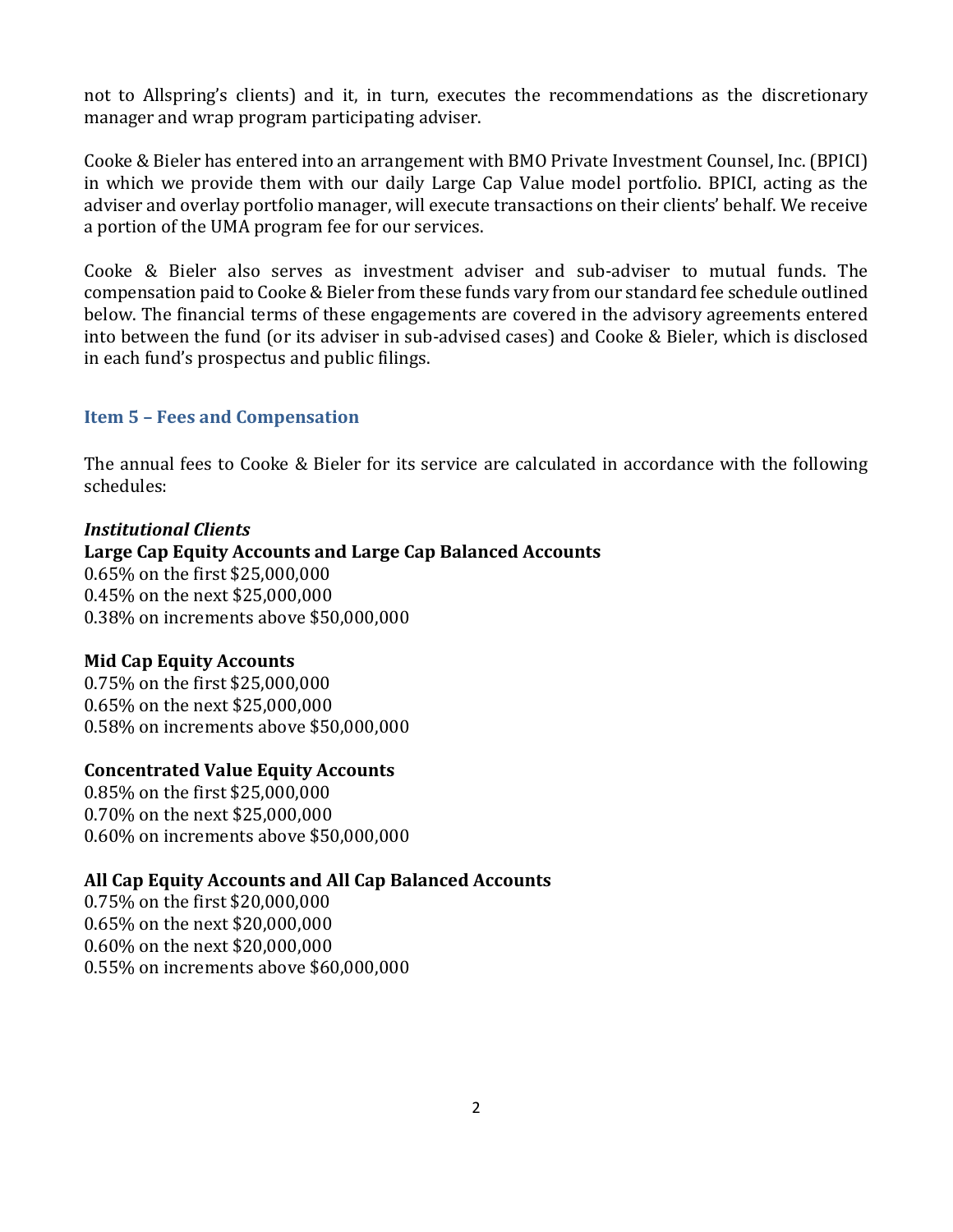#### **Small Cap Equity Accounts**

1% on the first \$20,000,000 0.90% on the next \$20,000,000 0.85% on the next \$20,000,000 0.80% on increments above \$60,000,000

## **SMID Cap Equity Accounts**

0.90% on the first \$20,000,000 0.80% on the next \$20,000,000 0.75% on the next \$20,000,000 0.70% on increments above \$60,000,000

A 10% discount from the above applicable fee is given to charitable clients.

# *High Net Worth Clients* **Large Cap Equity Accounts, All Cap Equity Accounts and Balanced Accounts** 0.75% on the first \$5,000,000 0.60% on the next \$5,000,000 0.50% on increments above \$10,000,000 0.25% on fixed income, if applicable Excluding securities not under our supervision

The specific manner in which fees are charged by the firm is established in a client's written agreement. Clients may choose to have fees automatically deducted, or they may send us a check, wire or ACH payment. Fees are typically paid quarterly in arrears, although clients may pay fees in advance. The fee is calculated on the basis of the total market value of assets under supervision at the close of business on the last business day of each three-month period. Fees imposed on accounts where there have been large additions or withdrawals during the last month of the quarter will be prorated. Fees will be negotiated at Cooke & Bieler's discretion. On rare occasions, Cooke & Bieler may agree to charge clients for advisory services based upon a flat fee. In addition, the firm may also accept performance-based fee arrangements in accordance with SEC Rule 205-3 provided that certain client eligibility requirements are met and full and fair disclosures are made of material information, including potential conflicts associated with these arrangements.

Investment advisory contracts entered into by Cooke & Bieler may be terminated at any time by either party by written notice of such termination. Clients who have elected to pay their fees in advance will receive a refund prorated to the date of termination specified in the notice of termination.

Clients will typically incur certain charges imposed by custodians, brokers, and other third parties, such as brokerage commissions, transaction fees, custodial fees, transfer taxes, wire transfer and electronic fund fees, exchange fees, and SEC fees, among others. Cooke & Bieler's fees are in addition to these costs and expenses. Mutual funds also charge internal management fees, which are disclosed in a fund's prospectus. Cooke & Bieler does not receive any portion of these commissions, fees and costs, except for its advisory or sub-advisory fees, as disclosed.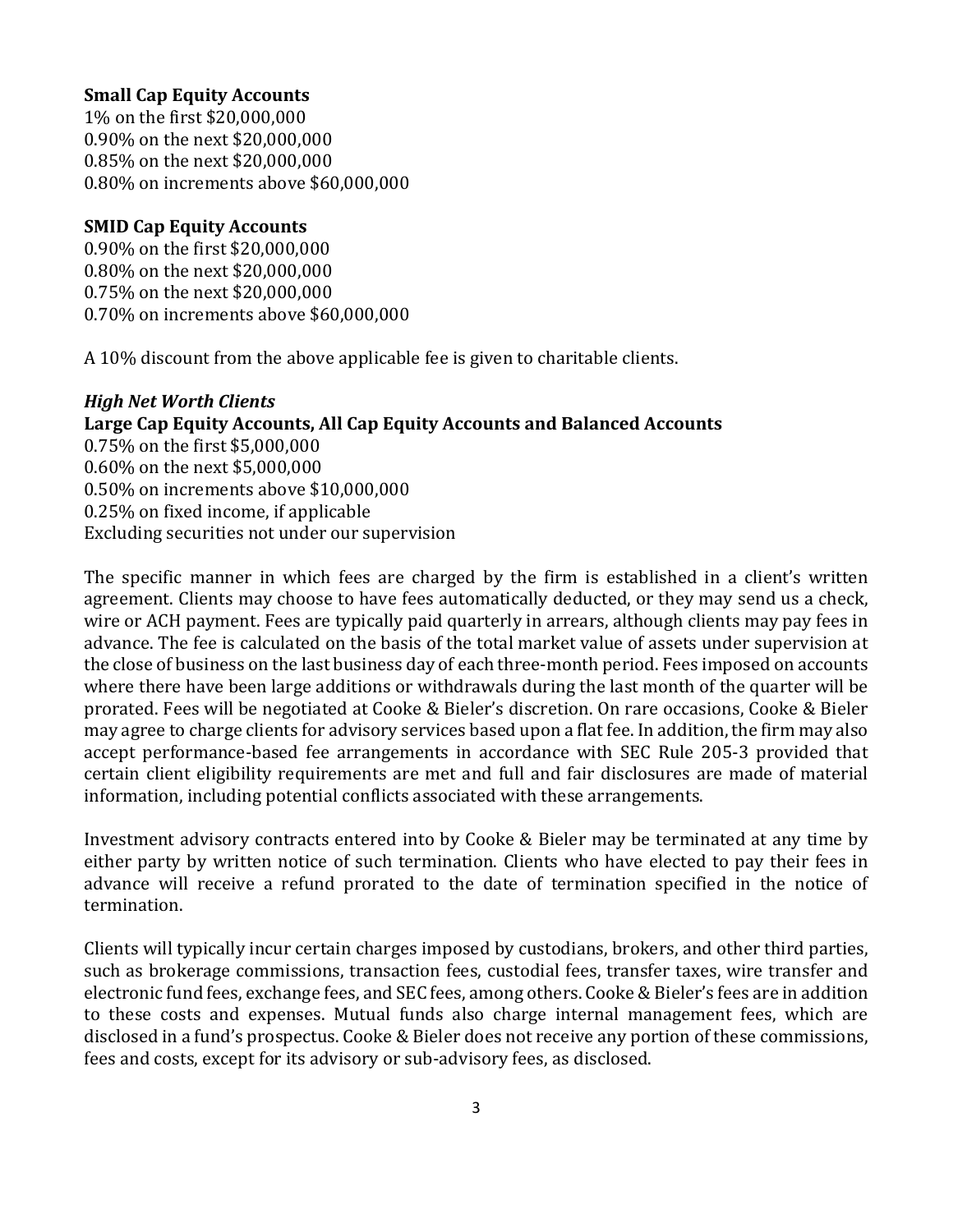Item 12 – Brokerage Practices further describes the factors that Cooke & Bieler considers in selecting or recommending broker-dealers for client transactions and determining the reasonableness of their compensation (e.g., commissions).

# <span id="page-6-0"></span>**Item 6 – Performance-Based Fees and Side-By-Side Management**

Cooke & Bieler will at times accept performance-based fee arrangements in accordance with the SEC Rule 205-3, provided certain client eligibility requirements are met and full and fair disclosures are made of material information, including the conflicts associated with these arrangements. In general, performance-based fee arrangements can create an incentive to recommend investments which may be riskier or more speculative than those which would be recommended under a different fee arrangement. However, Cooke & Bieler manages portfolios in accordance with model strategies, and deviations would be easily identified. In addition, performance fees could create an incentive for the firm to favor these types of accounts in the allocation of investment opportunities as a way to increase firm revenues. Therefore, the firm has implemented controls to monitor the performance of these accounts relative to other accounts in the same strategy. Our procedures are designed to ensure that all clients are treated fairly and equally over time.

# <span id="page-6-1"></span>**Item 7 – Types of Clients**

Cooke & Bieler provides portfolio management services to corporate pension and profit-sharing plans, Taft-Hartley plans, charitable institutions, foundations, endowments, high net worth and other individuals, registered mutual funds, pooled investment vehicles, corporations and other business entities, municipalities, and insurance companies, among others.

The initial dollar amount of assets for new accounts is outlined below. There is no ongoing minimum requirement.

Institutional Account:

 \$10 Million for Large Cap or Mid Cap Portfolio \$5 Million for SMID Cap or Concentrated Value Portfolio

Individual or Trust Account: \$3 Million

We accept smaller clients on an exception basis. For example, we will accept a smaller account if the client has an existing relationship with the firm or if the firm believes the account may grow larger. Our account minimums have changed over time and, therefore, we may have older clients with account sizes that fall below the current minimum.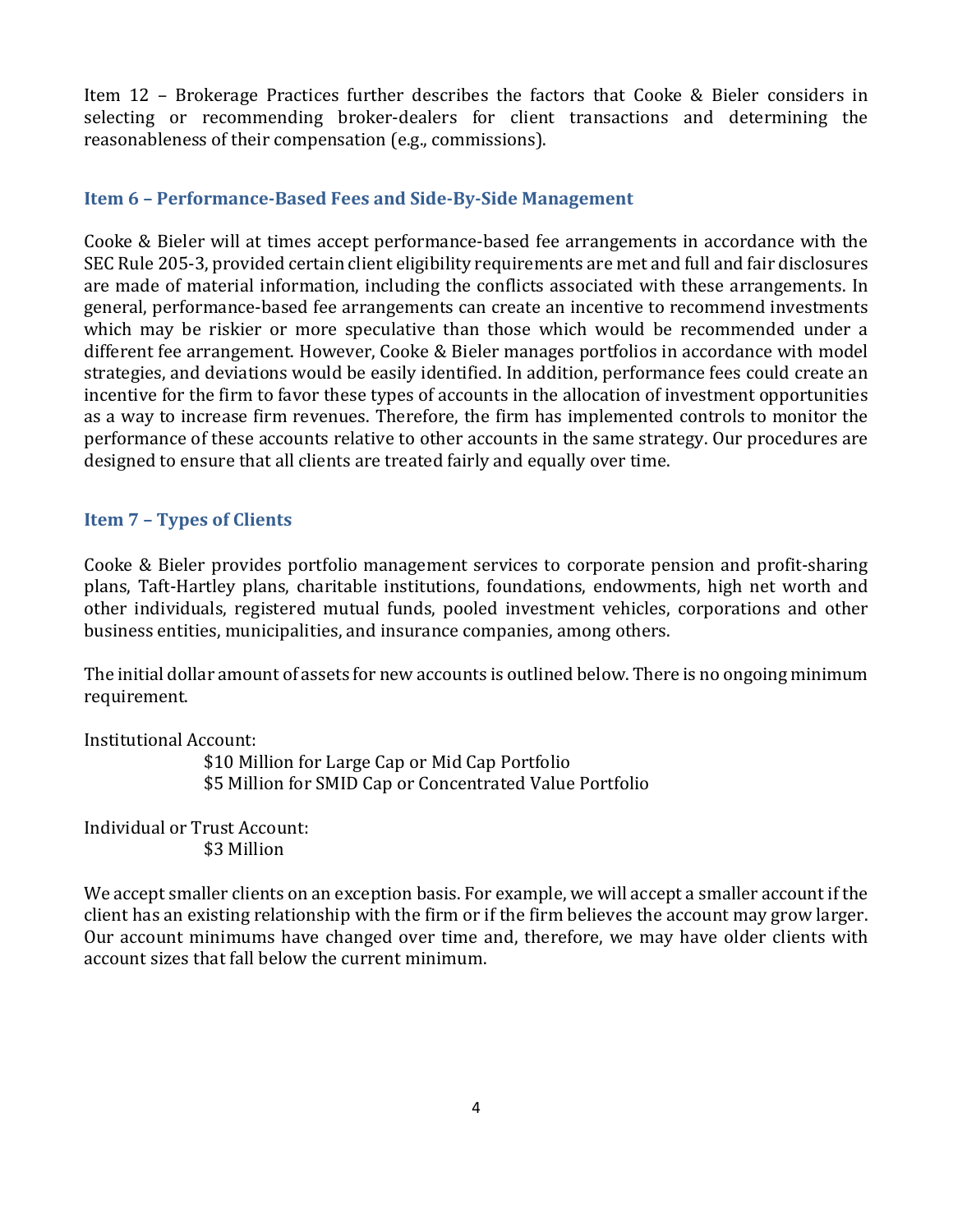#### <span id="page-7-0"></span>**Item 8 – Methods of Analysis, Investment Strategies and Risk of Loss**

We employ a traditional, conservative value investment strategy. We generally employ a long-term approach, rather than engage in trading or speculative investment strategies. We are active, bottomup managers who study the fundamental characteristics of companies and the industries in which they operate to reach a conclusion on their quality and intrinsic value. Our security analysis also emphasizes research meetings and interviews with corporate management. We seek to take advantage of short-term but fixable problems, either industry-wide or company-specific. The quality characteristics we insist on allow management time to fix internal issues, to outlast competitors in consolidating industries, or to take advantage of economic cycles. We believe that our explicit focus on price and quality differentiates us from other value oriented managers. We base our valuation on ten years of projected cash flow plus a terminal value, and our historical holding period has been 3-5 years.

We offer the following strategies: Large Cap Value, Mid Cap Value, Concentrated Value, All Cap Value, Small Cap Value, SMID Cap Value, and Balanced (although, Small Cap Value, All Cap Value and Balanced portfolios are currently closed to new clients). Small Cap Value reached our capacity limit and All Cap Value was closed to reallocate capacity to other strategies.

#### **Large Cap Value Equity:**

For investment purposes, we generally define large cap equity securities as those of companies whose market capitalization is within the range of the Russell 1000® Index at initial time of purchase.

#### **Mid Cap Value Equity:**

For investment purposes, we generally define mid cap equity securities as those of companies whose market capitalization is within the Russell Midcap® Index at initial time of purchase.

#### **Concentrated Value Equity:**

For investment purposes, we generally define concentrated portfolios as those consisting of 15 – 25 holdings. Holdings in this strategy generally have a market capitalization within the range of the Russell 3000® Index at initial time of purchase.

# **All Cap Value Equity:**

For investment purposes, we generally define all cap equity securities as those of companies whose market capitalization is within the range of the Russell 3000® Index at initial time of purchase.

#### **Small Cap Value Equity:**

For investment purposes, we generally define small cap equity securities as those of companies whose market capitalization is within the Russell 2000® Index at initial time of purchase.

#### **SMID Cap Value Equity:**

For investment purposes, we generally define SMID cap equity securities as those of companies whose market capitalization is within the Russell 2500® Index at initial time of purchase.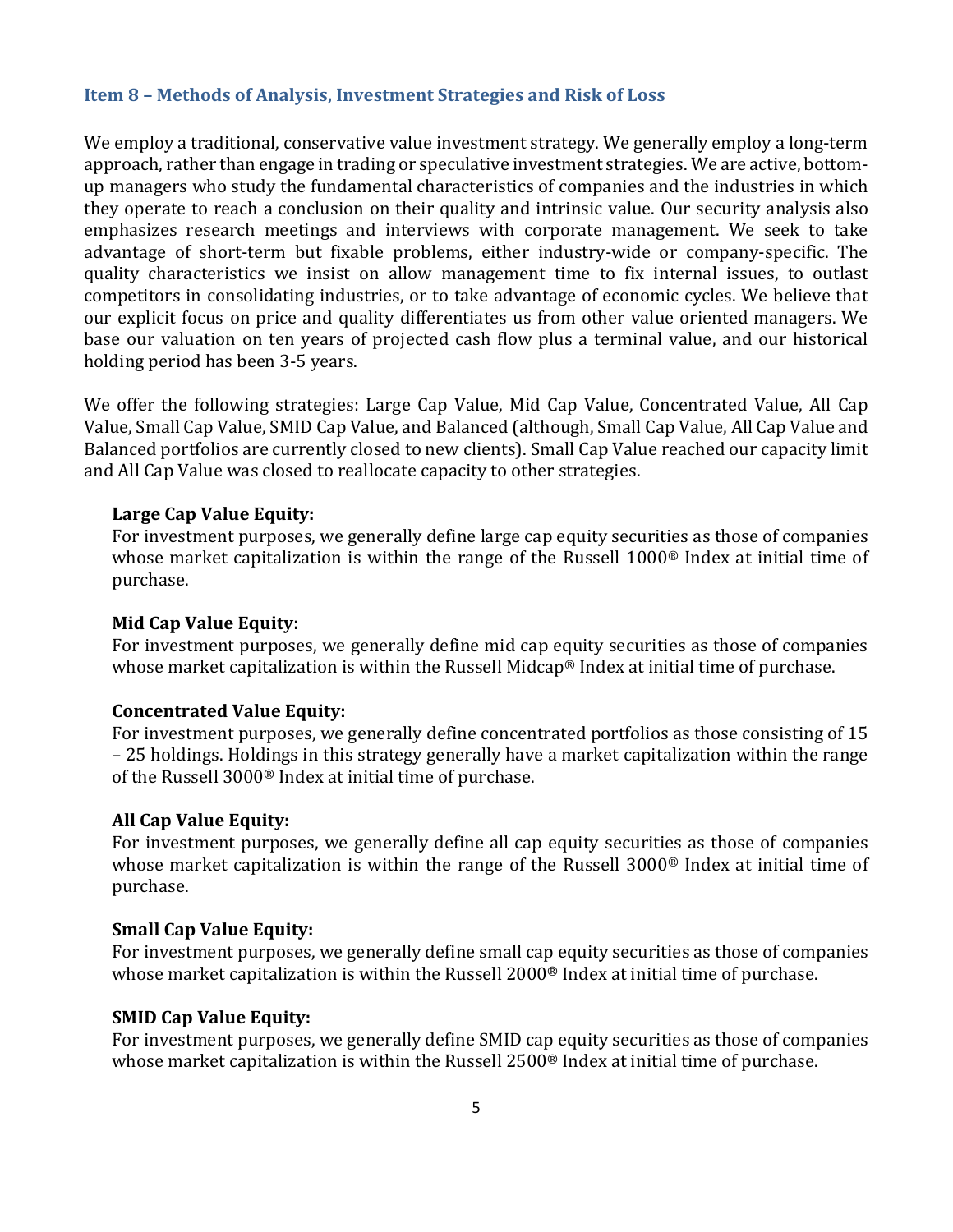The market capitalization ranges will be recalculated each summer when Russell reconstitutes the Indices.

#### **Balanced:**

Large and All Cap Balanced Accounts are managed as a mix of our Large Cap or All Cap equity strategies described above and a fixed income component. Typically, accounts have 40% to 70% of their value in equities, with the balance in fixed income. Fixed income securities are selected with a view towards maximizing current return and minimizing the volatility inherent in low/zero coupon bonds with credit risk as a major focus. Portfolios are usually composed of evenly staggered maturities with average duration typically ranging from 3 to 6 years. Bond mutual funds may also be held to add diversification to this segment. When interest rates are very low and the bond market appears unattractive, balanced portfolios may hold more cash than usual as part of the fixed income component.

Investing in securities involves risk of loss that clients should be prepared to bear. All investments in securities include a risk of loss of principal (invested amount) and any profits that have not been realized. Performance of any investment is not guaranteed. We will do our very best in the management of your assets; however, we cannot guarantee any level of performance or that the account will not lose value.

Cooke & Bieler's Large Cap Value, Mid Cap Value, Concentrated Value, All Cap Value, Small Cap Value, SMID Cap Value and Balanced strategies share certain risks as relatively concentrated, value equity products. These include:

• Focused Portfolio Risk: Our strategies tend to invest in a smaller number of securities, typically ranging between 40 – 60 securities and our Concentrated Value strategy holds only 15 – 25 securities. Therefore, changes in the value of an individual stock held in the portfolio may have a larger impact on performance than if the portfolio were more broadly invested.

• Liquidity Risk: Investments in small and mid cap securities that are difficult to purchase or sell (thinly traded securities) may reduce returns if the portfolio is unable to sell the securities at an advantageous time or price.

• Market Risk: Stock markets tend to move in cycles, with periods of rising prices and periods of falling prices. The market price of individual stocks held in the portfolio may rapidly or unpredictably decline due to market or industry factors.

• Sector Risk: Sector risk is the risk that securities of companies within specific sectors of the economy can perform differently than the overall market. Portfolios managed by Cooke & Bieler may be less diversified across sectors than other portfolios or indices.

• Small and Mid Cap Company Risk: Stocks of small and mid-capitalization companies may involve more risk than the stocks of larger, more established companies because they often have greater price volatility, lower trading volume, and less liquidity.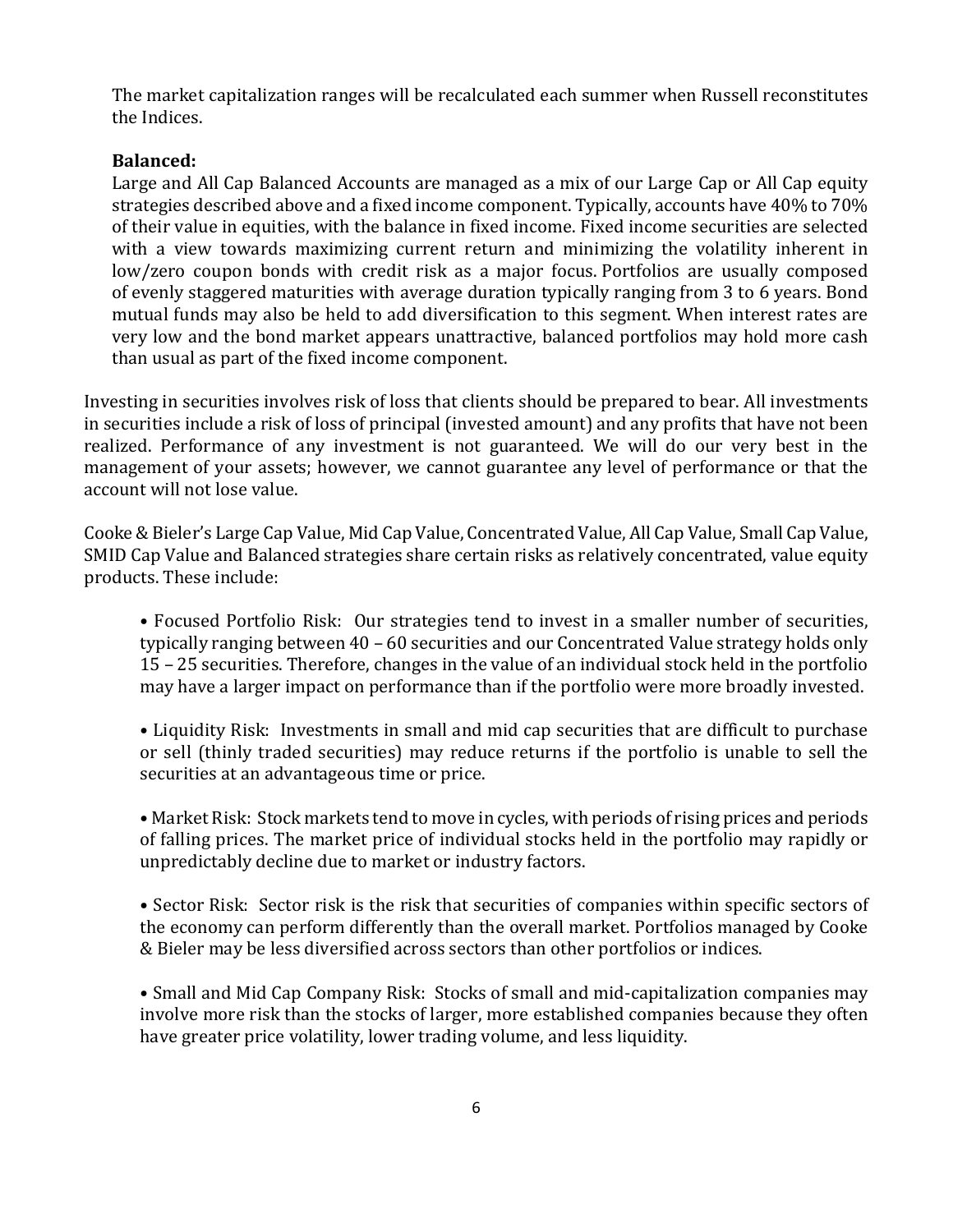• Value Investing Risk: Value stocks may not increase in price if other investors fail to recognize the company's value or the factors that are expected to increase the price of the security do not occur. Value style stocks may be out of favor for prolonged periods of time and may lose value.

• Credit Risk: When investing in fixed income securities, there is the possibility of an issuer defaulting on its debt obligations, which could result in a significant loss of principal.

• Interest Rate Risk: Portfolios that hold fixed income securities are exposed to interest rate risk, which is the inverse relationship between interest rates and the price of fixed income securities. As interest rates increase, fixed income securities will generally decline in value. Fixed income securities with longer-term maturities will normally have more price volatility than shorter-term fixed income securities or instruments.

In addition to these risks, different strategies are also exposed to companies in certain market capitalization ranges that may underperform in certain economic environments. For example, larger market capitalization companies may underperform securities of companies with smaller and mid-sized market capitalizations in particular market environments.

Other risks, which may affect investing with us, include:

- Technology and Cybersecurity: We and our clients depend heavily on telecommunication, information technology and other operational systems, whether ours or those of others (such as custodians, financial intermediaries, transfer agents and other parties to which we or they outsource the provision of services or business operations). These systems may fail to operate properly or become disabled as a result of events or circumstances wholly or partly beyond our or their control. With the increased use of technologies such as the Internet to conduct business, a portfolio is susceptible to operational, information security and related risks. Cyber incidents can result from deliberate attacks or unintentional events and include but are not limited to: gaining unauthorized access to digital systems and misappropriating assets or sensitive information; corrupting data; or causing operational disruption, including the denial-of-service attacks on websites. Cybersecurity failures or breaches at a third party service provider and/or the issuers of securities in which the portfolio invests have the ability to cause disruptions and impact business operations, potentially resulting in financial losses, the inability to transact business, violations of applicable privacy and other laws, regulatory fines, penalties, reputational damage, reimbursement or other compensation costs, and/or additional compliance costs, including the cost to prevent further cyber incidents.
- Regulatory Risk: Laws and regulations affecting our business change from time to time, and we are currently operating in an environment of significant regulatory change, both in the U.S. and globally. We cannot predict the effects, if any, of future legal and regulatory changes on our business or the services we provide.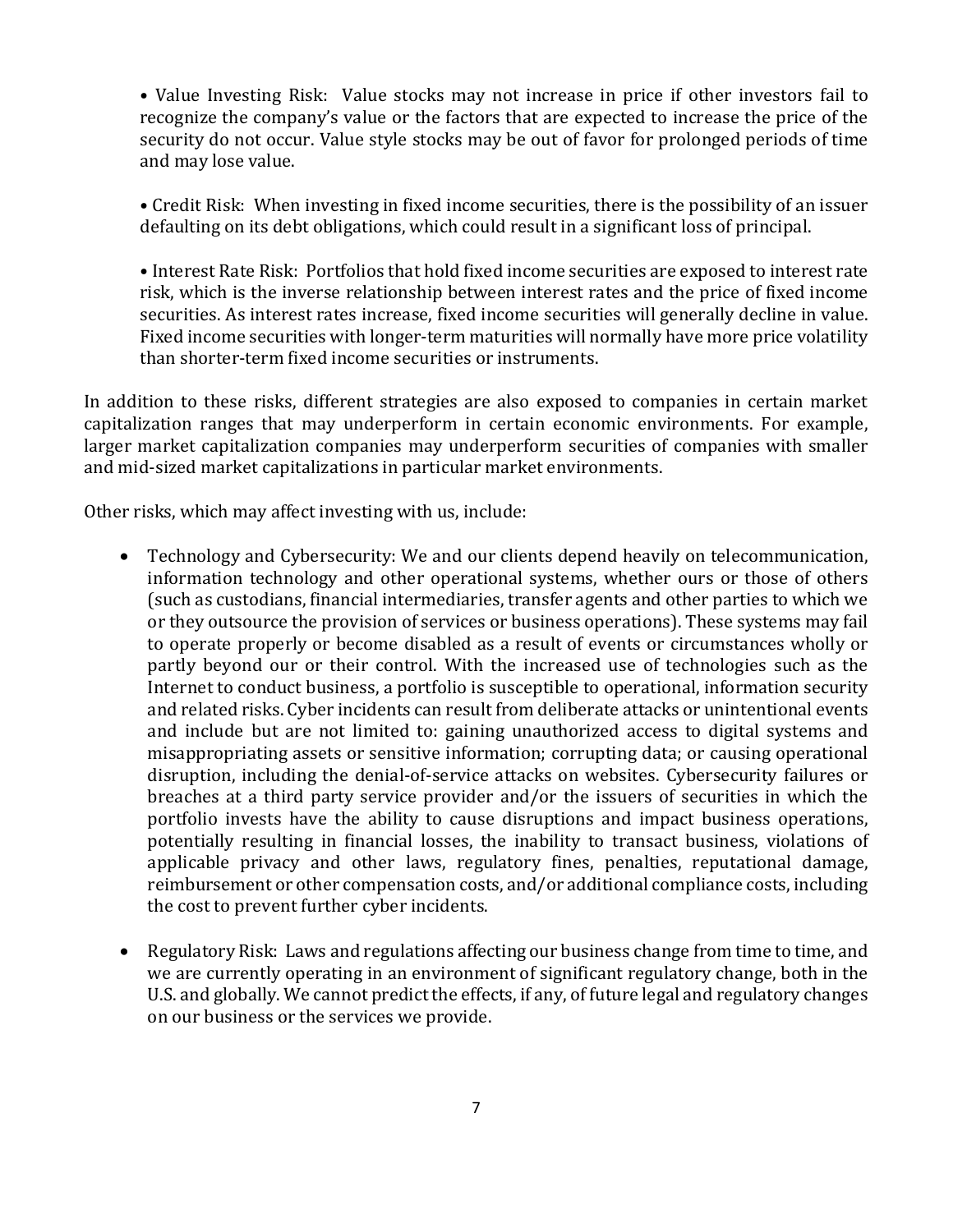• Extraordinary Events: Epidemics, pandemics, wars, other unforeseen global emergencies, and reactions to such emergencies, could adversely affect markets and businesses, including the Firm's business and the companies in which we invest. These effects may include negative impacts on the economy, market volatility, business closures, supply chain disruptions – including the loss of access to foreign markets and suppliers - and extensive medical or personal absences.

In response to COVID-19, Cooke & Bieler activated its Pandemic Response Plan and our partners and staff worked mostly remotely from March 2020 until we initiated our office reopening plan in October 2021. We are currently operating under a hybrid model of both remote and in-office work. Safety remains our utmost concern and our Safety Committee continues to ensure a safe working environment and clear, consistent communication regarding in-office attendance and contact tracing when necessary. Cooke & Bieler invests heavily in its information infrastructure and has well developed and tested business continuity and disaster recovery plans in place to be ready for unexpected events, which we have successfully deployed throughout COVID-19.

#### <span id="page-10-0"></span>**Item 9 – Disciplinary Information**

Registered investment advisers are required to disclose all material facts regarding any legal or disciplinary events that would be material to your evaluation of Cooke & Bieler or the integrity of Cooke & Bieler's management. Cooke & Bieler has no information applicable to this Item.

## <span id="page-10-1"></span>**Item 10 – Other Financial Industry Activities and Affiliations**

Cooke & Bieler has a financial interest in two mutual funds (Allspring C&B Large Cap Value Fund and Allspring C&B Mid Cap Value Fund) through the sub-advisory fees paid by those funds to us. If potential clients are below our account size minimum, the firm is inclined to inform them we subadvise these two Allspring Funds and recommend they contact Allspring Funds Management for more information. Cooke & Bieler does not invest any of our clients' assets in these two mutual funds. However, our clients may directly invest in these funds through Allspring. Also, as previously discussed above under Item 4, the firm provides non-discretionary advice to Allspring.

# <span id="page-10-2"></span>**Item 11 – Code of Ethics, Participation or Interest in Client Transactions and Personal Trading**

Cooke & Bieler has adopted a written Code of Ethics, in compliance with SEC requirements, covering all supervised persons. The Code was designed to promote high ethical standards by reinforcing fiduciary principles that govern the conduct of Cooke & Bieler and its employees. This Code requires certain standards of business conduct, compliance with federal securities laws, reporting and record-keeping of personal securities transactions and holdings, reviews, and sanctions.

Our Code is designed to: protect the firm's clients by deterring misconduct; educate employees regarding the firm's expectations and the laws governing their conduct; remind employees that they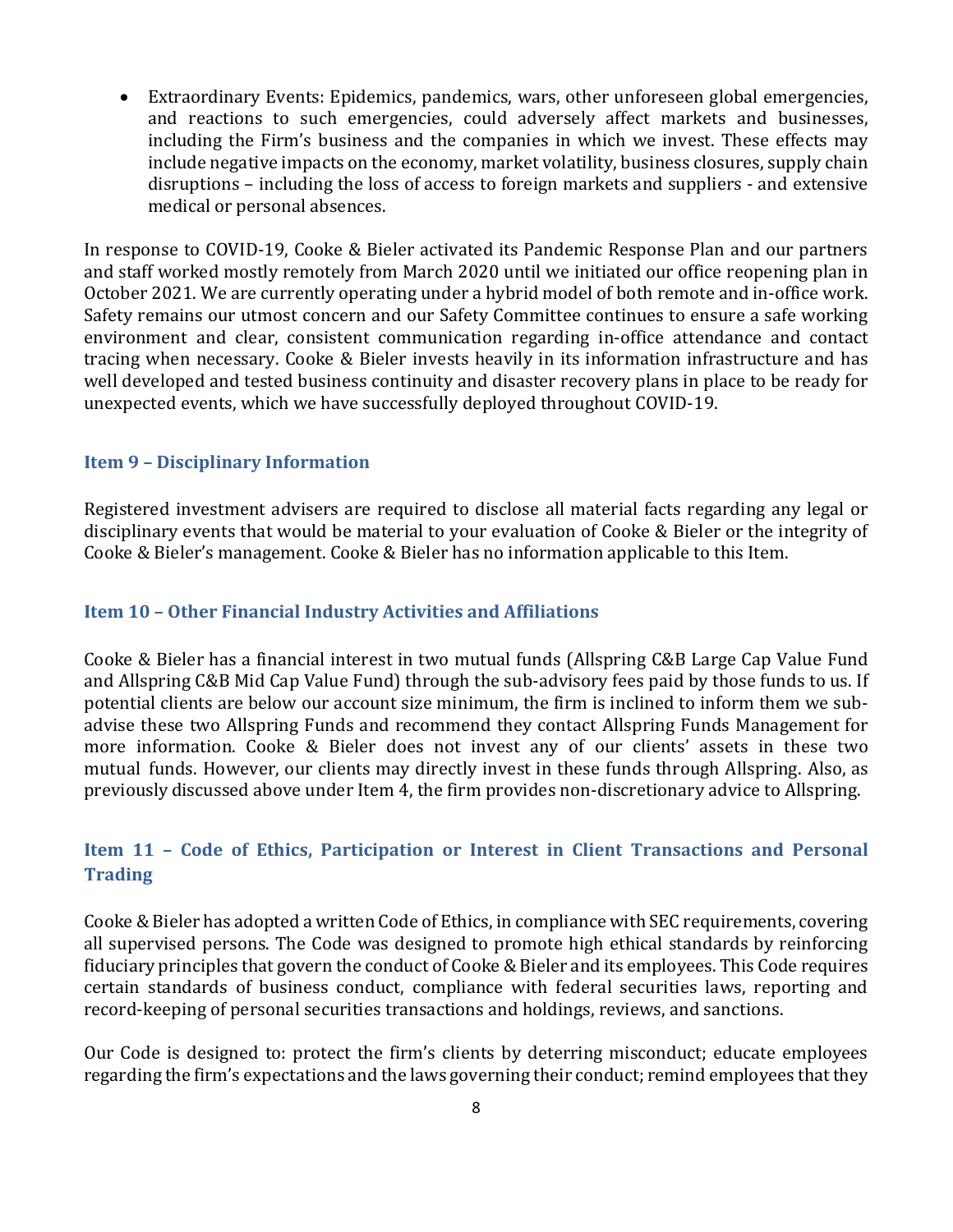are in a position of trust and must act with complete propriety at all times; protect the reputation of the firm; guard against violations of the securities laws; and establish procedures for employees to follow so that Cooke & Bieler may determine whether our employees are complying with our firm's ethical principles.

A conflict of interest may occur or appear to occur when the personal interests of Cooke & Bieler's employees interfere or could potentially interfere with their responsibilities to the firm and its clients. We prohibit our employees from accepting inappropriate gifts, favors, entertainment, special accommodations, or other things of material value that could improperly influence their decision-making or make them feel unduly beholden to a person or firm. Business entertainment received from an Outside Entity that exceeds \$100 in the aggregate per quarter by a single entity will be reported within thirty days after the quarter end.

Similarly, no employee is permitted to offer gifts, favors, entertainment, or other things of value that could be viewed as overly generous or aimed at influencing decision-making or making a client feel inappropriately beholden to the firm or its employees. Cooke & Bieler and its employees may make personal political contributions, charitable donations and provide gifts and entertainment to clients, client decision makers, and prospective clients. These payments may benefit certain client personnel and could conflict with the interests of the underlying client objectives. In recognition of this conflict, the firm has implemented policies and procedures to ensure proper oversight, documentation and pre-approval of all gifts, outside of promotional gifts, such as coffee mugs, tee shirts, golf balls, etc. by all access persons. Employees may provide business entertainment, such as a dinner, golf outing or a sporting event, that does not exceed \$750 per person per year and may not exceed \$3,000 per entity. All entertaining expenses are reviewed periodically but no less frequently than annually. Due to the regulatory implications, our firm policy prohibits entertaining foreign public officials without first obtaining approval from the Chief Compliance Officer. In addition, all covered associates must pre-clear all political contributions exceeding \$150. Generally, approval will be given to covered associates to make aggregate political contributions of up to \$350 per election to an elected official or candidate for whom the covered associate is entitled to vote, and up to \$150 per election to an elected official or candidate for whom the covered associate is not entitled to vote.

Our Code does not prohibit personal trading by employees. As can be imagined, as a professional investment adviser, we generally follow our own advice. As a result, we may purchase or sell the same or similar securities that are suitable for our clients. However, we may also purchase or sell securities in personal trading accounts that are not suitable for our clients.

Personal trading can raise certain conflicts of interest such as placing one's personal trades ahead of our clients' trades or allocating limited investment opportunities to their personal account. To mitigate these conflicts, Cooke & Bieler has adopted a pre-clearance policy to which all access persons must adhere.

Partners or employees, acting for themselves or their immediate family, may not engage in personal securities transactions, unless they are exempted transactions, involving any securities that are: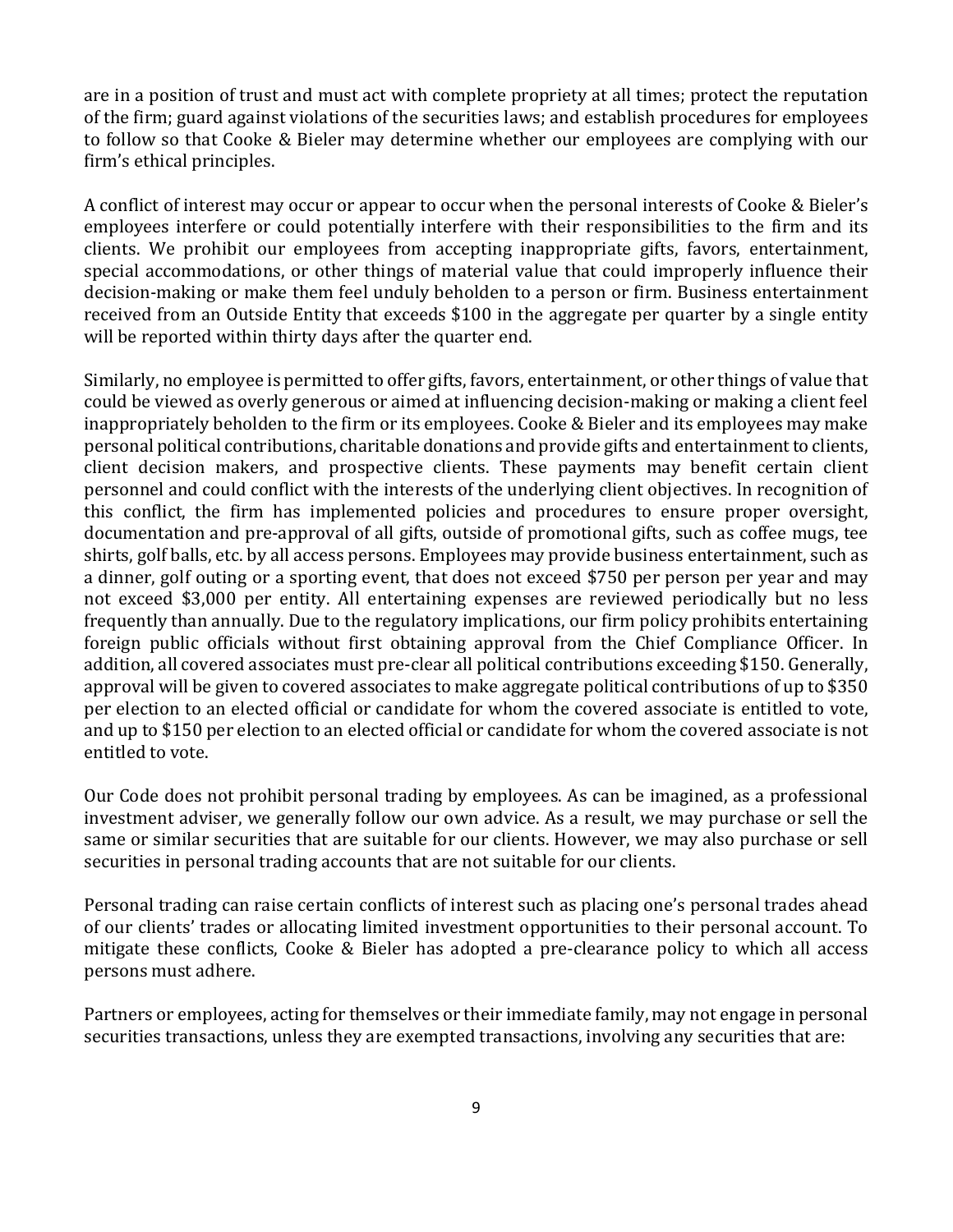1. Being bought or sold on behalf of clients within two business days before or seven business days after any strategy of the firm trades in that security;

2. Actively contemplated for transactions on behalf of clients, even though no buy or sell orders have been placed. This restriction applies from the moment that a portfolio manager intends to purchase or sell a specific security. This is a particularly sensitive area and one in which each employee must exercise caution to avoid actions which, to his or her knowledge, are in conflict or in competition with the interests of clients.

In addition to the various practices listed above regarding personal trading restrictions, Cooke & Bieler has also adopted prohibitions on insider trading and short swing profit restrictions. On an annual basis, we require all employees to re-certify that they are adhering to our Code. Any client or potential client may request a copy of our Code of Ethics by calling our office at 215-246-2030 or emailing us at [compliance@cooke-bieler.com.](mailto:compliance@cooke-bieler.com)

#### <span id="page-12-0"></span>**Item 12 – Brokerage Practices**

#### **Brokerage Discretion**

Generally, Cooke & Bieler is retained on a discretionary basis and is authorized to determine and direct execution of portfolio transactions including the selection of executing brokers. Cooke & Bieler prefers to select broker-dealers who will execute portfolio transactions and believes this provides the best available combination of price and execution. However, we do have clients that direct the use of particular broker-dealers. In addition, some clients limit discretionary authority in terms of type or amount of securities to be bought or sold, the broker-dealer to be used, or the commission rates to be paid. A small number of clients retain Cooke & Bieler on a non-discretionary basis, requiring portfolio transactions to be discussed in advance and with the client executing the transactions.

#### **Selection of Broker-Dealers**

Cooke & Bieler's overriding objective in the selection of broker-dealers is to obtain the best combination of price and execution. Best price, giving effect to brokerage commission, if any, and other transaction costs is an important factor in this decision, but the selection also takes into account the quality of brokerage services, including such factors as execution capability, financial stability, and clearance and settlement capability. Accordingly, transactions will not always be executed at the lowest possible commission.

Fixed income securities are generally purchased from the issuer or primary market maker acting as principal on a net basis with no brokerage commission paid by the client. Such securities, as well as equity securities, may also be purchased from underwriters at prices which include underwriting fees.

#### **Soft Dollar Policy**

Where more than one broker-dealer is believed to be capable of providing the best combination of price and execution, Cooke & Bieler will frequently select a broker-dealer that furnishes eligible research. During 2021, we acquired the following proprietary and third party products and services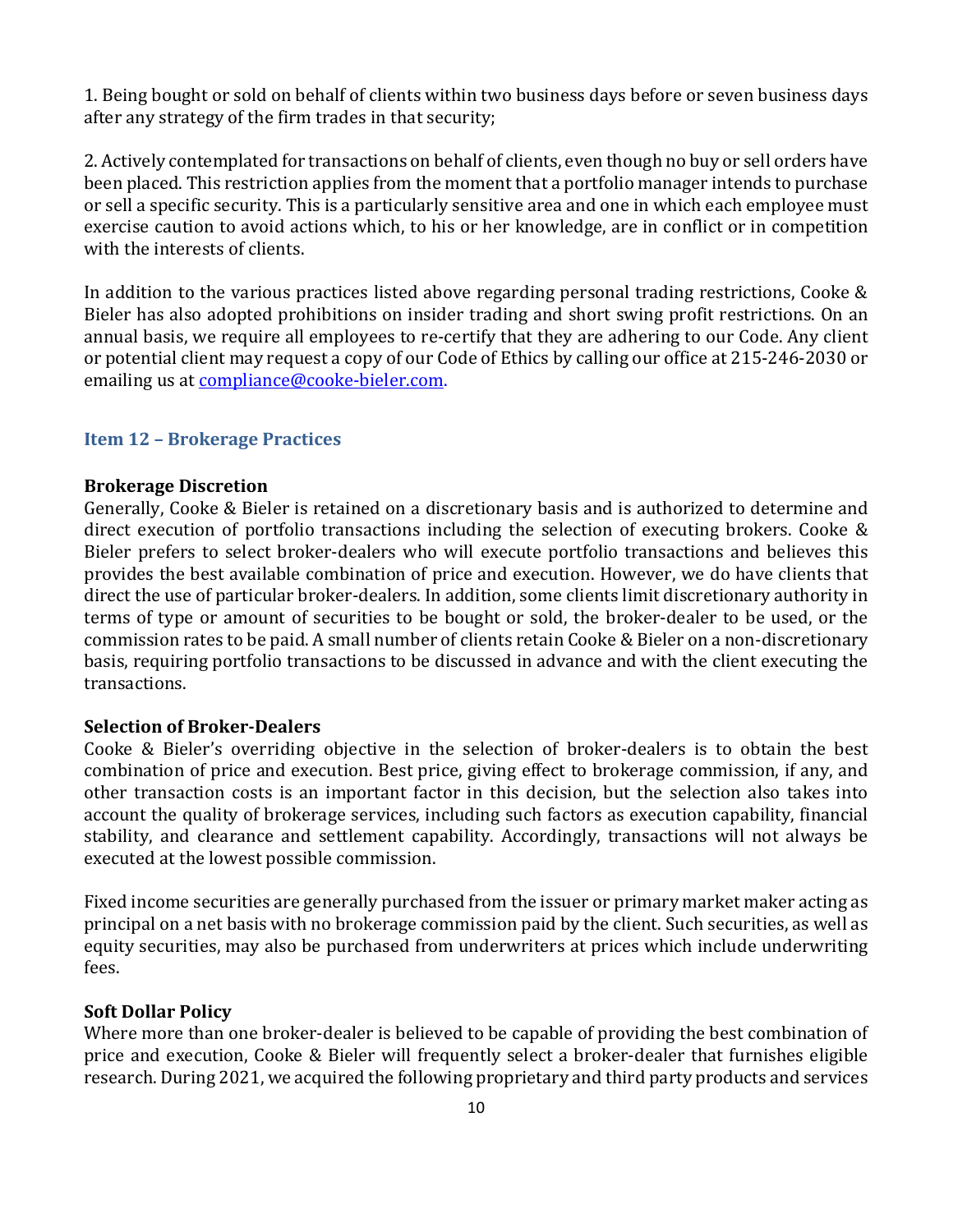with client brokerage commissions: research reports on companies, industries and sectors; meetings with corporate executives to obtain oral reports on the performance of a company; economic and financial data; access to transcripts and calls through an expert network subscription; and attendance at industry conferences.

We generally divide our soft dollar relationships into three types: firms that provide broad coverage of companies through both primary (management non-deal road shows, conferences, field trips, analyst visits, etc.) and written research, firms that provide access to primary research opportunities, and firms with a particular area of expertise. Within each category, firms differentiate themselves by the level of attention they give to our needs and the degree to which market conditions favor their area of expertise.

Cooke & Bieler maintains an internal allocation procedure to identify those broker-dealers who have provided research and endeavors to direct sufficient commissions to them to ensure the continued receipt of services that Cooke & Bieler believes to be useful and valuable. The investment team is responsible for setting the internal, non-binding targets for the amount of proprietary research we expect to receive in a given time period, with top-ranked brokers targeted for a greater proportion of available commissions. Results are provided to the broker-dealers and evaluated throughout the year.

Cooke & Bieler will pay broker-dealers who supply us with research and management access higher commissions than those obtainable from other broker-dealers who do not supply us with research and management access in recognition of the value of such services. The reasonableness of brokerage commissions is evaluated on an on-going basis. Evaluation of the overall reasonableness of the brokerage commissions paid is made by a comparison of the rate of commissions paid by Cooke & Bieler clients to the rate of commissions paid by other institutional investors. In addition, proprietary research received from brokers is assessed on an annual basis by the investment team on the following metrics: corporate access provided, research quality and conference availability. Brokers are then quantitatively ranked using a broker scorecard, and those that are lagging are subject to removal from the firm's research budget and are notified. This process informs the creation of the following year's research budget.

Research furnished by broker-dealers may benefit any or all of Cooke & Bieler's clients and may be used in connection with accounts other than those which pay commissions to the broker-dealer providing the research. Therefore, accounts will generate different amounts of soft dollar commissions and the benefits gained from these commissions are not necessarily allocated proportionately.

Cooke & Bieler has adopted procedures to ensure the soft dollar products and services it receives qualify under the safe harbor of Section 28(e) of the Securities Exchange Act of 1934. The use of soft dollars can create potential conflicts of interest between the firm and its clients. Cooke & Bieler obtains research through brokerage commissions that the firm would otherwise have to pay for from our own assets. In addition, soft dollars could create an incentive for the firm to engage in unnecessary trading in client portfolios in an effort to obtain more research credits from brokerdealers. Lastly, the firm may have an incentive to trade with a broker based on the firm's interest in receiving research or other products and services rather than on the clients' interest in receiving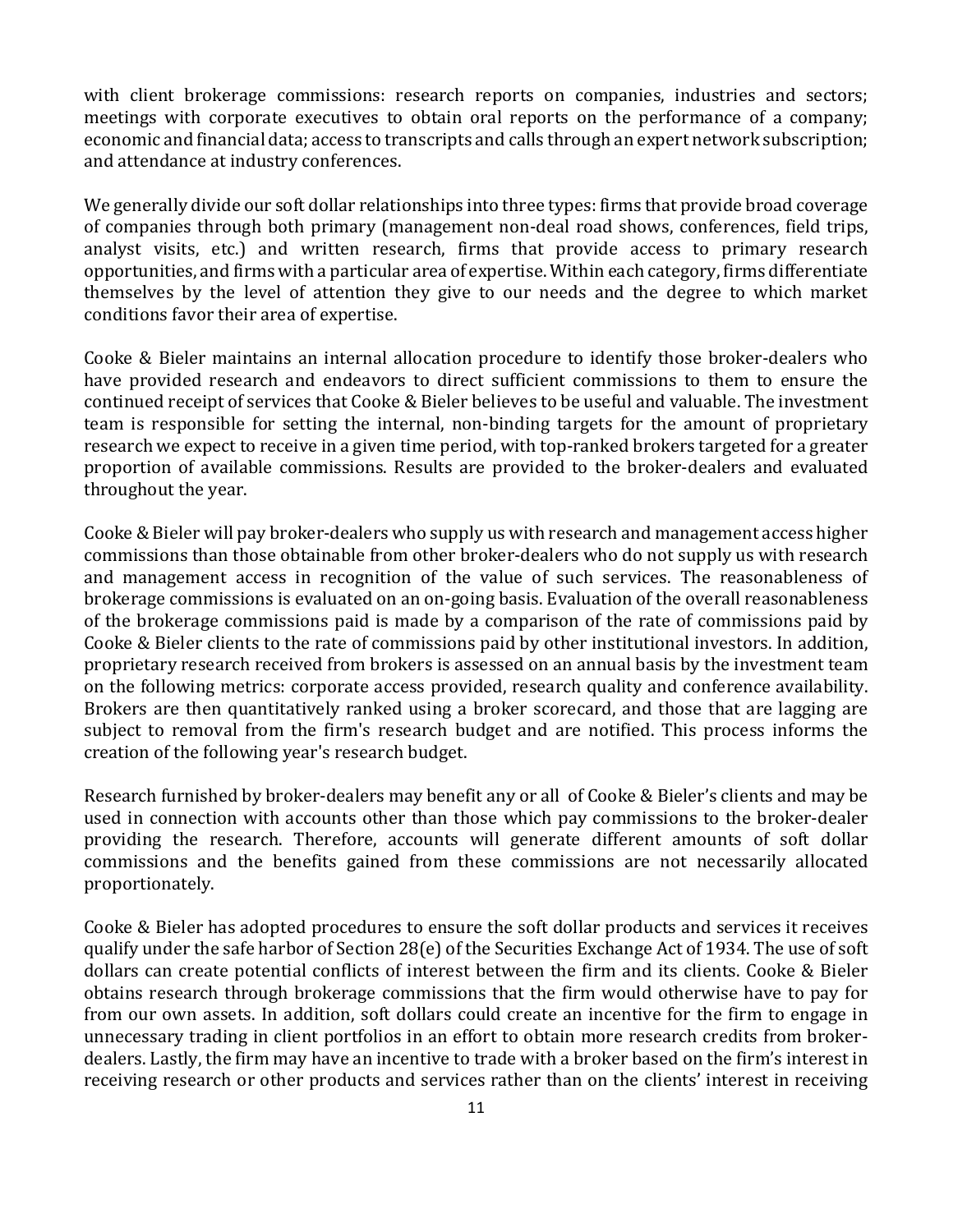the most favorable executions. In recognition of these conflicts, the firm has adopted internal controls, such as monitoring portfolio turnover and performing best execution analysis.

# **Directed Brokerage**

Cooke & Bieler allows clients to direct their brokerage. When this direction occurs, Cooke & Bieler asks that the client also specify whether the designated broker should be used for all transactions, even though Cooke & Bieler might be able to obtain a more favorable net price and execution from another broker-dealer in particular transactions. A client who designates the use of a broker-dealer, including a client who directs the use of a broker-dealer who will also serve as custodian, should consider whether commission expenses, execution, clearance and settlement capabilities, and whatever amount is regarded as allocable to the custodian fee, if applicable, will be comparable to those otherwise obtainable by Cooke & Bieler. A client who designates the use of a particular brokerdealer should understand that Cooke & Bieler will not be able to negotiate commissions or obtain volume discounts or best execution as compared to the commissions, discounts and overall execution Cooke & Bieler might be able to obtain if it was not otherwise directed to use a specific broker-dealer. In addition, under these circumstances clients who designate the use of a particular broker-dealer may pay higher commission charges than those clients who do not have directed brokerage arrangements. In other words, directing brokerage may cost the client more money.

Cooke & Bieler and its employees have developed long-standing relationships with various brokerdealers and their representatives. At times, these broker-dealers (through their representatives) have referred, and may refer in the future, advisory clients to our firm. We believe these referrals are provided on the basis of our reputation, record, and the quality of our service offering. Typically, the referred client will direct Cooke & Bieler to place orders in the account through the brokerdealer from whom the referral originated. In addition, Cooke & Bieler has in the past and may in the future place orders with the referring broker as part of our ongoing business relationship. Under these circumstances, a conflict may arise between our client's interest in receiving best execution and Cooke & Bieler's interest in receiving future referrals from the broker-dealer. When these referrals occur each client is informed that we have a pre-existing relationship with the referring broker, and in cases where the client has directed us to trade through the referring broker, that the referring broker-dealer will benefit economically through the directed arrangement. Despite an interest in receiving future referrals, our policy is to seek best execution for our clients' transactions.

Client transactions, including transactions placed in directed arrangements, are reviewed as part of our best execution analysis to evaluate commissions and overall quality of the executions. Testing procedures are used to ensure that volume of trades placed, quality of execution, and commission rates imposed by referring brokers are competitive with non-referring brokers and do not materially change after any referral.

#### **Commission Recapture Programs**

Many commission recapture programs are arranged to pay for consultant services received by the client. Those clients who have entered into such programs, and instruct Cooke & Bieler to trade only through those selected brokers should understand the following:

1. Cooke & Bieler may have other business relationships with these consultants and these consultants may recommend our firm to their other clients.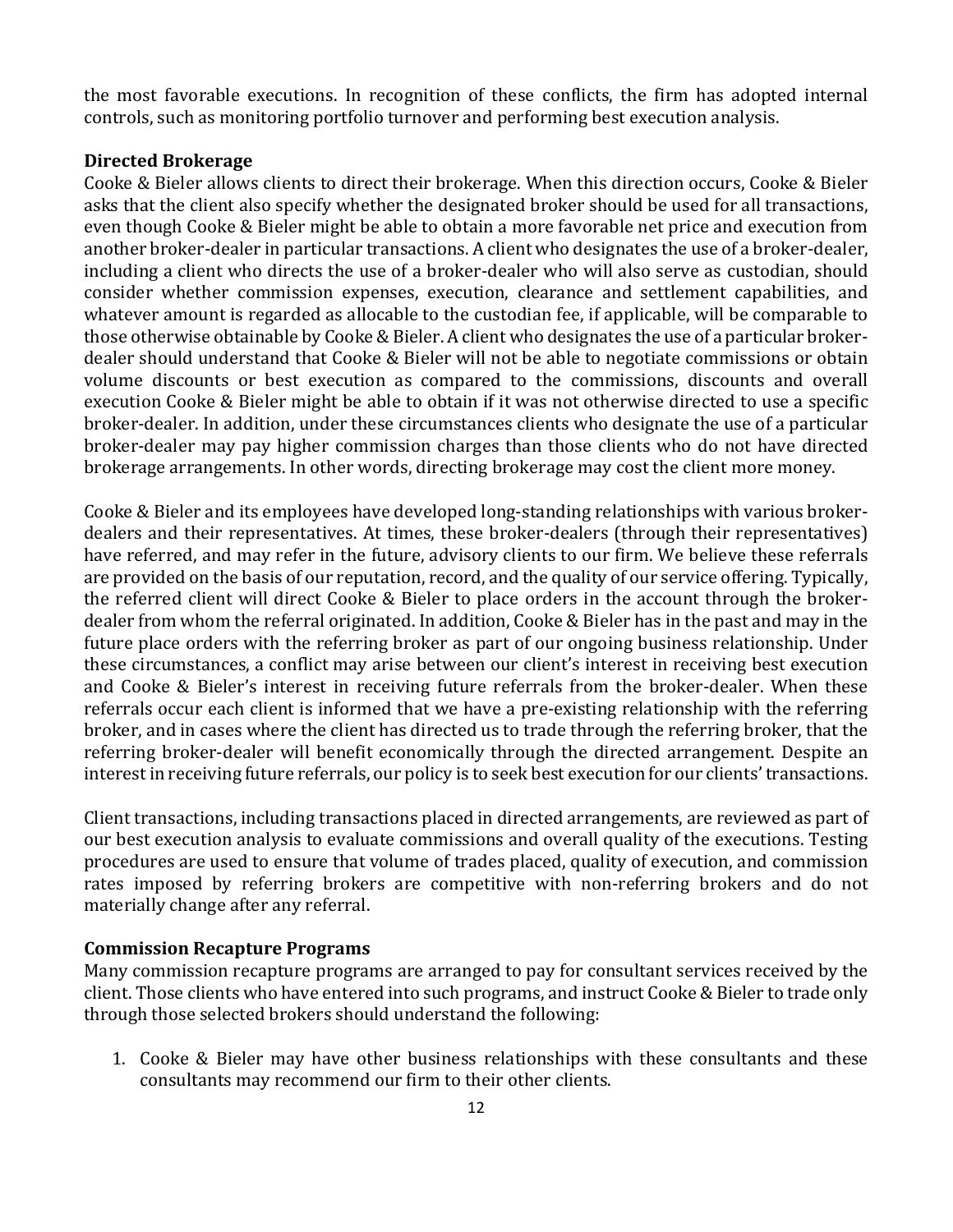- 2. We assume the client's commission recapture program is continuous in nature and, unless notified by the client, we will continue to execute trades through this arrangement. As a result, we may continue to trade through the consultant's brokerage affiliate after the consulting fee has been satisfied through the commission recapture program, even though we may be able to receive more favorable executions outside of the directed brokerage arrangement. This may create the appearance of a conflict of interest since we could be viewed as placing trades in this manner in order to induce the consultant to recommend our firm in the future. We address this appearance of a conflict of interest by administering best execution procedures and monitoring practices. The firm reviews overall quality and commission rates of trade executions by directed brokers and brokers selected by the firm and communicates with clients if a directed brokerage arrangement is substantially out of line, by quality or commission charges, with non-brokerage arrangements.
- 3. Commissions paid in accordance with these arrangements may be higher than Cooke & Bieler could otherwise obtain. It may appear that we are not negotiating commission rates to preserve our relationship with the consultant and receive future recommendations. However, since these clients enter into these arrangements with the broker and consultants themselves, it is their responsibility to negotiate commission rates. Lastly, Cooke and Bieler may make payments to and engage in other activities with consultants which may create inherent conflicts. For example, when permissible, and in compliance with any regulatory and reporting requirements, Cooke & Bieler may provide gifts and entertainment to certain pension and or investment consultants, which could result in a conflict of interest.

#### **Order Aggregation and Allocation Policy**

Cooke & Bieler seeks to place orders for all clients in a manner that is fair and equitable to clients over time. The firm will typically aggregate trades for institutional accounts and allocate them on a pro-rata basis. In some cases of allocating partially filled orders, we will attempt to fill those orders that are furthest from the target first. The firm will also take into consideration the current cash position and any anticipated additions or withdrawals. In general, Cooke & Bieler typically aggregates orders for institutional clients separately from orders aggregated for high net worth clients. Due to the level of individualized treatment afforded to HNW clients and the investment decision-making process utilized for those clients, HNW client trades may not be aggregated in certain circumstances (e.g., because portfolio managers may decide not to purchase or sell the same security, due to tax implications, for more than one HNW account at the same time and thus would not have the opportunity to aggregate). For clients that direct Cooke & Bieler to use a specific broker-dealer, and so cannot be aggregated with other clients, Cooke & Bieler will place trades in a random order, so that no client's order is routinely placed before or after another's. Cooke & Bieler provides model Large Cap Value recommendations to two clients. These models participate in our normal trade rotation.

#### **Cross Trading Policy**

In limited circumstances, the firm may find it advantageous to our clients to engage in cross trading between client accounts, including registered investment companies advised or sub-advised by us, to the extent permitted by applicable laws or regulations.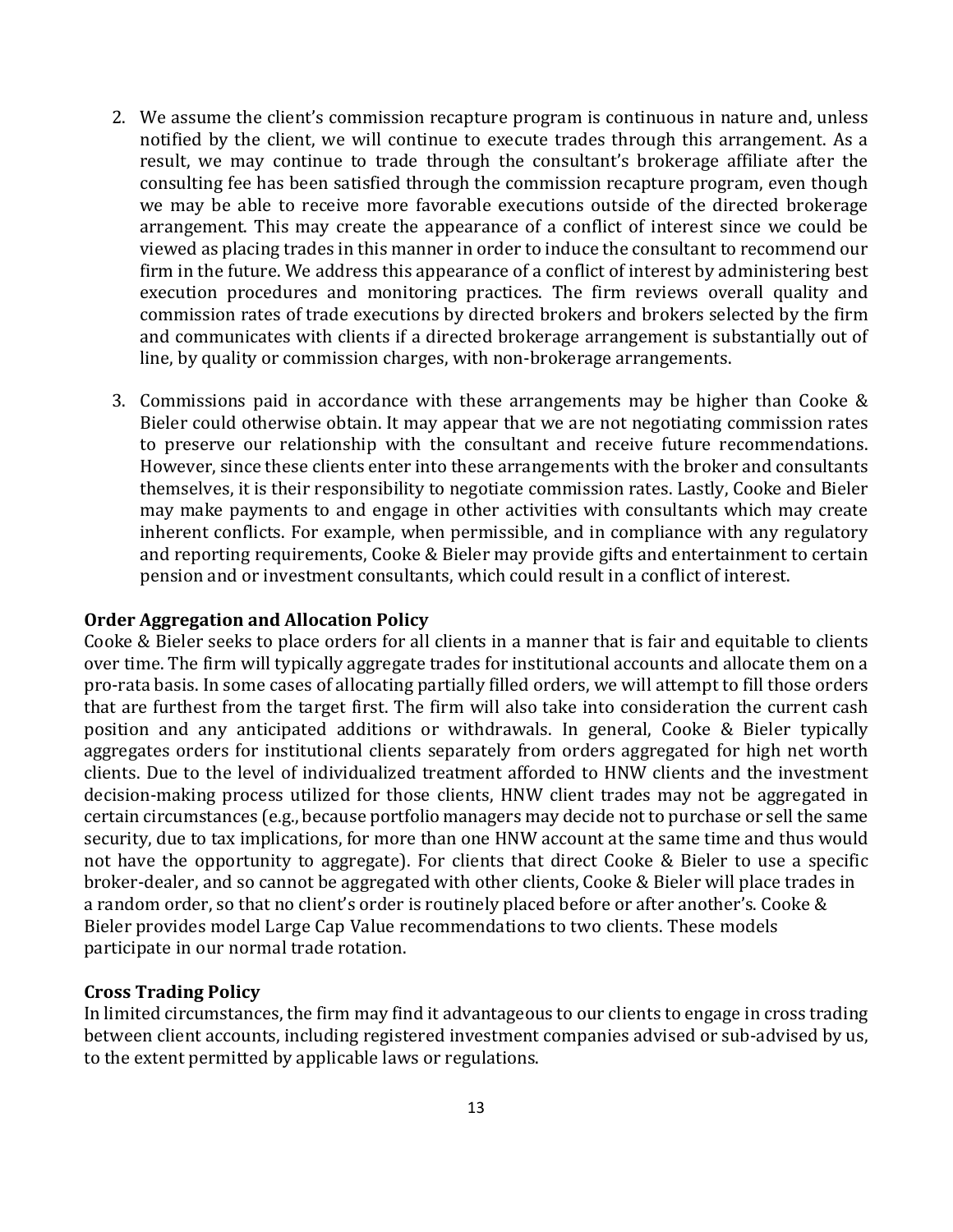# **Trade Errors**

In the event any error occurs in the handling of any client transactions due to our actions or inaction, our policy is to seek to identify and correct any errors as promptly as possible without disadvantaging the client or benefiting the firm in any way.

If the error is the responsibility of Cooke & Bieler, the transaction will be corrected, and the firm will reimburse any client loss above the de minimis amount of \$50 per client.

# <span id="page-16-0"></span>**Item 13 – Review of Accounts**

All institutional advisory accounts and many HNW accounts are assigned to a member of the investment team to act as portfolio manager. Each account is reviewed as needed, depending on trade activity and client restrictions by their assigned portfolio managers. We also have a client service professional who reviews HNW accounts for tax efficiency and consistency with client needs. These reviews play a key role in managing our clients' portfolios. Portfolio managers and client service professionals are generally assigned accounts based on their experience and the workload required by the account.

In addition, compliance personnel perform daily and monthly reviews for adherence to client investment guidelines. Factors that may trigger a review include, but are not limited to, buy and sell decisions made by the firm, restrictions that arise at time of trade, trade restriction overrides, and other compliance testing.

Clients are provided with a series of written reports regarding their investments on a quarterly basis. These reports vary slightly between institutional clients and individual HNW clients. The quarterly client reporting package typically includes a performance overview, portfolio overview, portfolio appraisal, and purchases and sales for the quarter. The performance overview shows historical performance, top and bottom performers, and a quarterly attribution. The portfolio overview shows the beginning and ending market value, their top 10 holdings, and sector breakdown. The portfolio appraisal contains a complete list of all securities held in the portfolio with its total cost, market value, portfolio weighting, and current yield. In addition, clients receive a quarterly commentary describing changes that occurred in the strategy in which their portfolio is invested. Recent additions and deletions are highlighted, and we provide our assessment of the current market environment. Similar reports are sent on a monthly basis if requested by the client.

# <span id="page-16-1"></span>**Item 14 – Client Referrals and Other Compensation**

Cooke & Bieler does not currently compensate any third party for client referrals. However, certain marketing personnel of Cooke & Bieler will be compensated based on a predetermined marketing trailer when they obtain new clients for Cooke & Bieler. Please also see Item 12 – Brokerage Practices.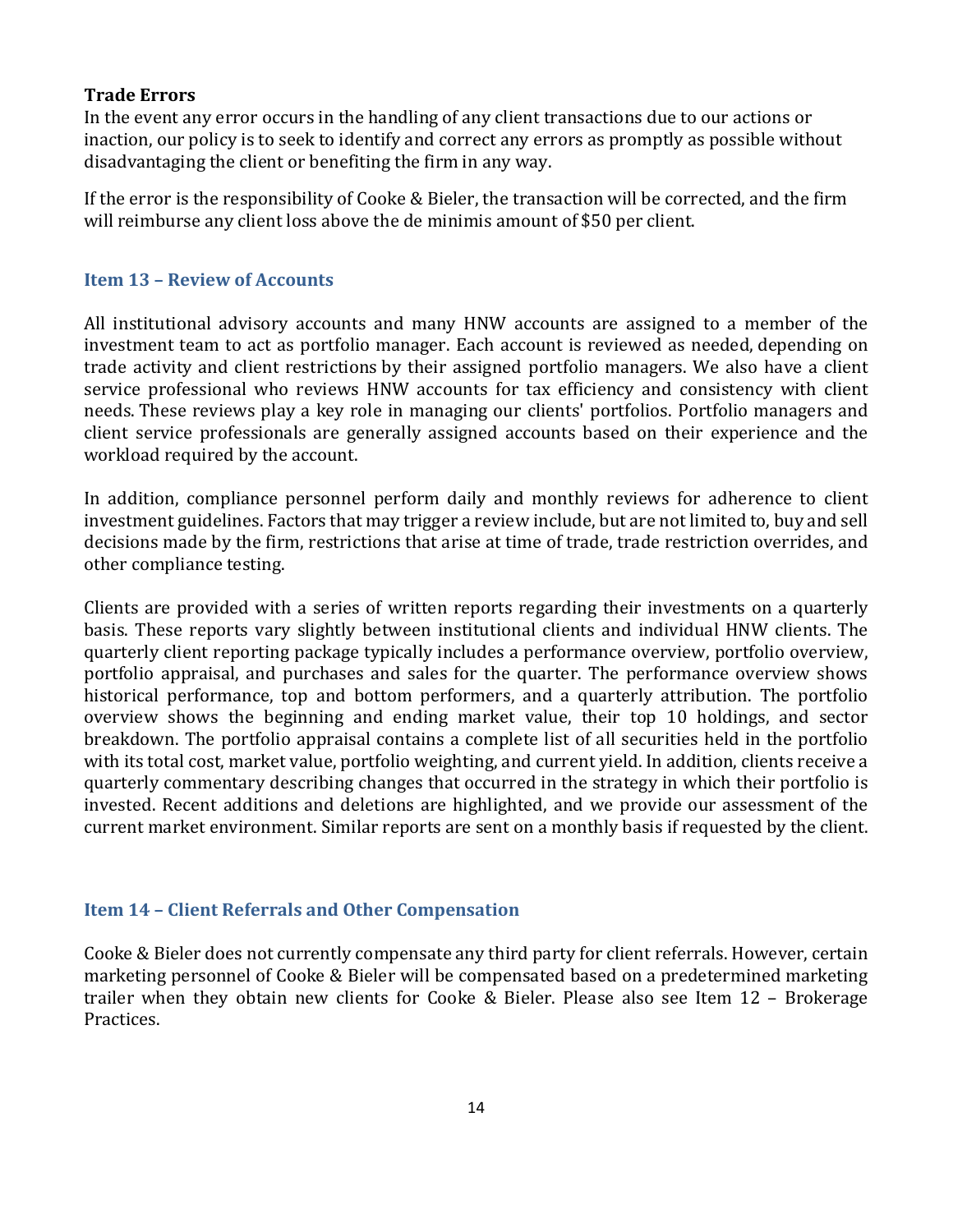#### <span id="page-17-0"></span>**Item 15 – Custody**

Cooke & Bieler is deemed to have custody of certain accounts solely because we deduct fees from those client accounts or send invoices directly to their custodian for payment of our advisory fees.

Clients should receive at least quarterly statements from their chosen broker-dealer, bank, or other qualified custodian that holds and maintains the client's investment assets. Cooke & Bieler urges you to carefully review such statements and compare such official custodial records to the account statements that we provide to you. Our statements may vary from custodial statements based on accounting procedures, reporting dates, or valuation methodologies of certain securities. For tax purposes, the custodial statement is the official record of your account and assets.

#### <span id="page-17-1"></span>**Item 16 – Investment Discretion**

Cooke & Bieler typically receives discretionary authority from the client at the outset of an advisory relationship through language set out in our client agreement. The portfolio manager will select the identity and amount of securities to be bought or sold. In all cases, however, such discretion is to be exercised in a manner consistent with the stated investment objectives for the particular client account.

When selecting securities and determining amounts, the firm observes the investment policies, limitations, and restrictions of the clients for whom it advises. For registered investment companies, Cooke & Bieler's authority to trade securities may also be limited by certain federal securities and tax laws that require diversification of investments.

We require that investment guidelines and restrictions be provided to the firm in writing.

#### **Class Action Suits and Other Legal Action**

Cooke & Bieler is not obligated to take any legal action with regard to class action suits relating to securities held in your account. However, the firm will prepare the Proof of Claim form and related documentation for our current clients who don't outsource this function to their custodian. Cooke & Bieler does not provide legal advice and, accordingly, does not determine whether you should join, opt out of, or otherwise submit a claim with respect to any class action. We generally do not have authority to submit claims on behalf of our clients in any legal proceedings.

#### <span id="page-17-2"></span>**Item 17 – Voting Client Securities**

Cooke & Bieler has adopted and implemented written policies and procedures that we believe are reasonably designed to ensure that proxies are voted in the best interest of our clients. Our voting authority is initially established by our advisory contracts or comparable documents. Clients, however, may change their proxy voting direction at any time. They may also contact us and direct us to vote in a particular fashion for a certain solicitation on behalf of their account. On a case-bycase basis, Cooke & Bieler will consider requests from clients directing us to vote in accordance with their own proxy voting policy which may differ from Cooke & Bieler's policy. When this occurs, we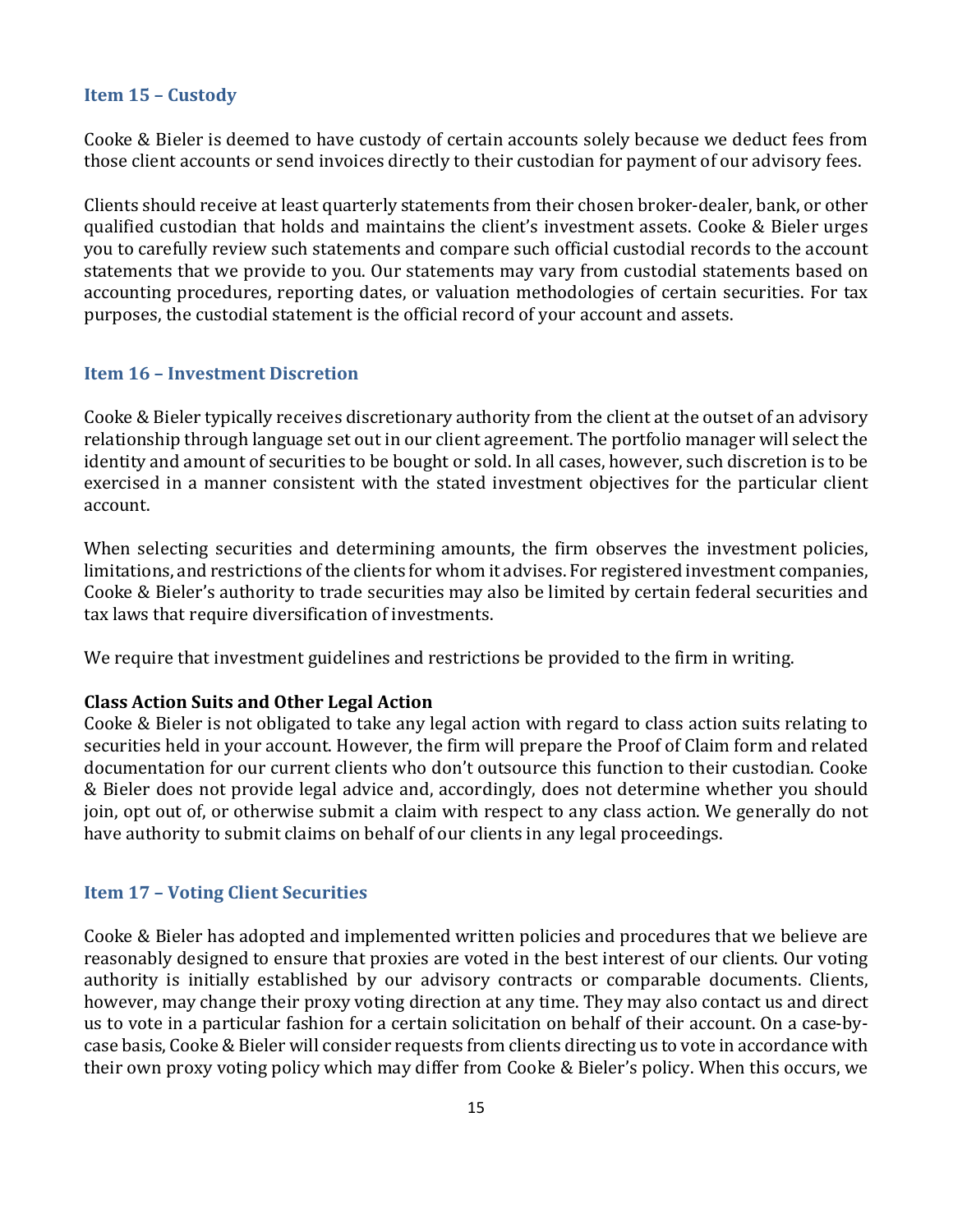may vote differently for the same security across our client accounts. If any of our clients utilize a securities lending program, we will not vote proxies for those securities that are out on loan.

Our proxy voting policies and procedures are designed to allow the firm to analyze each proxy vote based on the facts and circumstances of each solicitation. Our overriding consideration in voting proxies is the best interests of our clients defined as the best long-term economic interests of the shareholders of the company. Votes are determined by the analyst who covers the stock. Analysts use their knowledge of the company's management, industry and other factors in determining how to vote on each issue. We believe this case-by-case approach, based on the deep knowledge our analysts have acquired, more effectively advances clients' interests than a more formulaic approach.

Since each analyst considers each proxy proposal and the related corporate circumstances independently, the firm may vote differently with respect to similar proposals for different companies. Generally, each analyst votes in accordance with firm policy, which tends to coincide with Glass Lewis recommendations. If the analyst votes differently than Glass Lewis's recommendations, the analyst will document his/her rationale. Cooke & Bieler reserves the right to exercise its own judgment in all cases.

Very rarely a voting issue may present a conflict of interest for the firm. Prior to making a final determination regarding a material conflict of interest, the firm may seek the advice of outside counsel. If the firm determines that an unresolved, material conflict of interest exists, the firm will vote according to an independent third party on the particular issue (e.g., Glass Lewis) or will otherwise resolve the conflict (e.g., by disclosing the conflict to clients and having the client instruct the firm on how to vote).

In determining how to vote on an issue, the analyst will consider the opinion of management and the effect on management, as well as the effect on shareholder value and the issuer's business practices. In addition, analysts typically consider the voting recommendations of Glass Lewis, but may also consider the recommendations of other firms, organizations, or associations (e.g., the AFL-CIO), but these recommendations are not determinative. We recognize that voting in accordance with the recommendations of the AFL-CIO could create the appearance of a conflict of interest. This appearance of a conflict of interest is more acute in circumstances where a voting analyst also performs portfolio management services for clients, including Taft-Hartley plans or union clients, and determines to vote in accordance with AFL-CIO recommendations. However, the firm seeks to vote all proxies in the best interests of its clients, based on the facts and circumstances surrounding each particular proxy solicitation.

Cooke & Bieler utilizes the services of an outside proxy firm, currently Broadridge, to act as agent for the proxy process and to maintain records on proxy votes for our clients. In the rare situation where a custodian does not have a relationship with Broadridge, we may use a different proxy voting vendor but continue to use Glass Lewis as the research provider.

On rare occasions, either our proxy voting vendor or an employee of Cooke & Bieler may make a processing error when voting proxies. Although these errors are obviously unintentional, they are generally not detected until after the proxy meeting has already taken place and it is too late to correct. Our proxy voting reports will reflect how the actual proxy was processed. We have also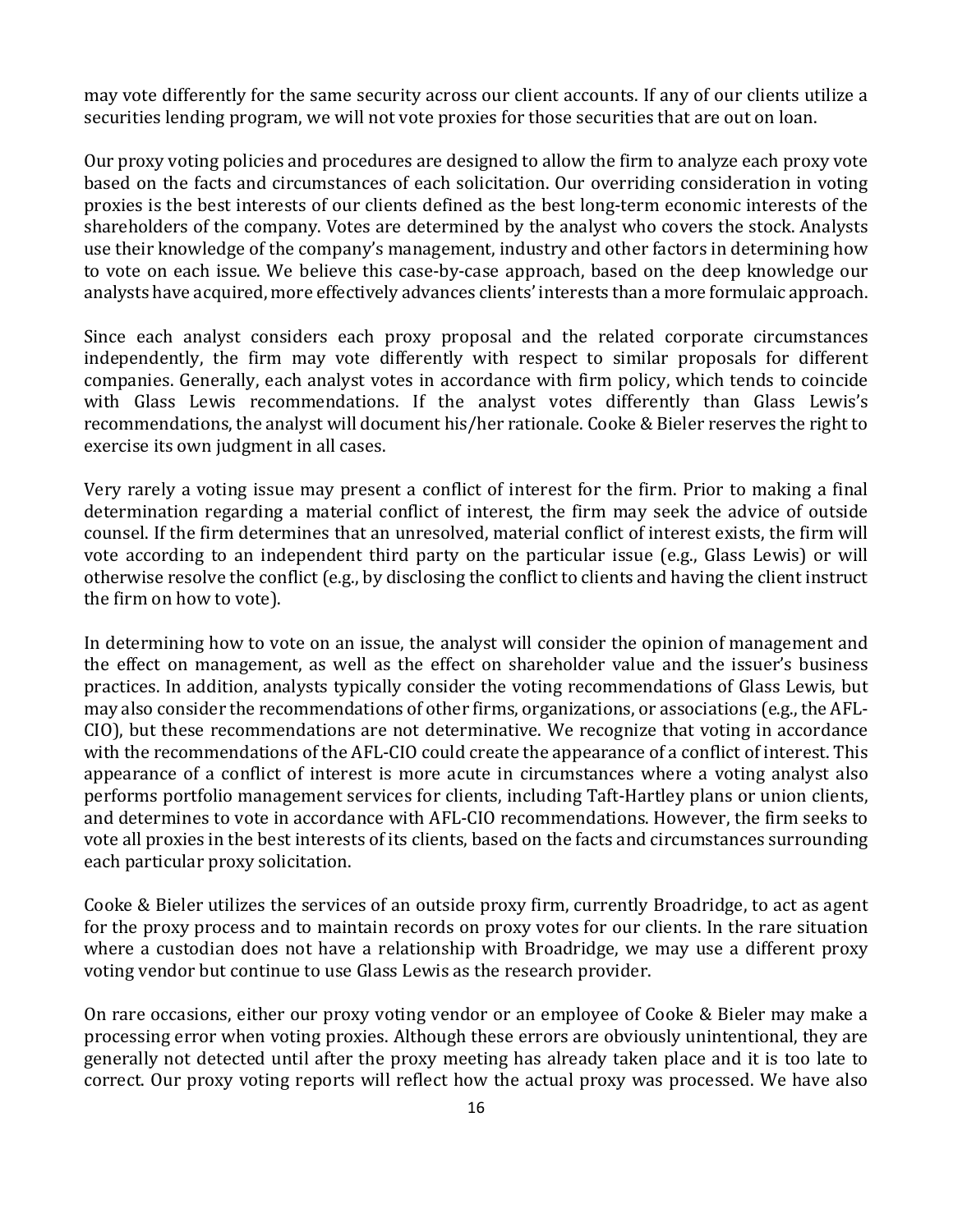observed times when the custodians will inadvertently begin voting proxies on behalf of our clients. This situation may occur due to custodial mergers or when implementing new back office systems. Once detected by Cooke & Bieler, we work with the custodian to rectify the problem.

Cooke & Bieler currently provides quarterly proxy reports to many of our clients. If you would like to begin receiving this information with respect to the securities held in your account, please contact your account administrator at 215-246-2030 or email us at [compliance@cooke-bieler.com.](mailto:compliance@cooke-bieler.com) Clients may obtain a complete copy of our proxy policies and procedures upon request.

# <span id="page-19-0"></span>**Item 18 – Financial Information**

Registered investment advisers are required in this Item to provide you with certain financial information or disclosures about Cooke & Bieler's financial condition. Cooke & Bieler has no financial commitment that impairs its ability to meet contractual and fiduciary commitments to clients, and has not been the subject of a bankruptcy proceeding.

# <span id="page-19-1"></span>**Item 19 – Additional Information**

Cooke & Bieler has always and will continue to vigilantly guard the client's privacy and unauthorized access to the personal information to which the client has entrusted us. Above all, this means the firm will not sell any personal information to any third parties without the client's consent. Further, Cooke & Bieler will not share or disclose any personal information about you or your account with third parties unless: Cooke & Bieler receives your prior written consent; we believe the recipient is your authorized representative; we believe we are required or permitted by law to disclose information to the recipient; you have directed us to disclose the information to the recipient; or we believe the disclosure is necessary in order to provide you with Cooke & Bieler's services.

Cooke & Bieler collects and maintains personal information from clients, clients' legal representatives, and clients' custodian banks, so we can provide investment management services to the client. The information we collect and maintain about clients may include:

- Name, address and phone number
- Social security or tax identification number
- Assets
- Income
- Investment activity

This personal data, as well as any ancillary information that may come into Cooke & Bieler's possession during the course of normal business (such as brokers who execute trades on your behalf), will only be used by Cooke & Bieler for purposes of opening and maintaining account information, facilitating smooth flow of executing orders, and maintaining your investment portfolio.